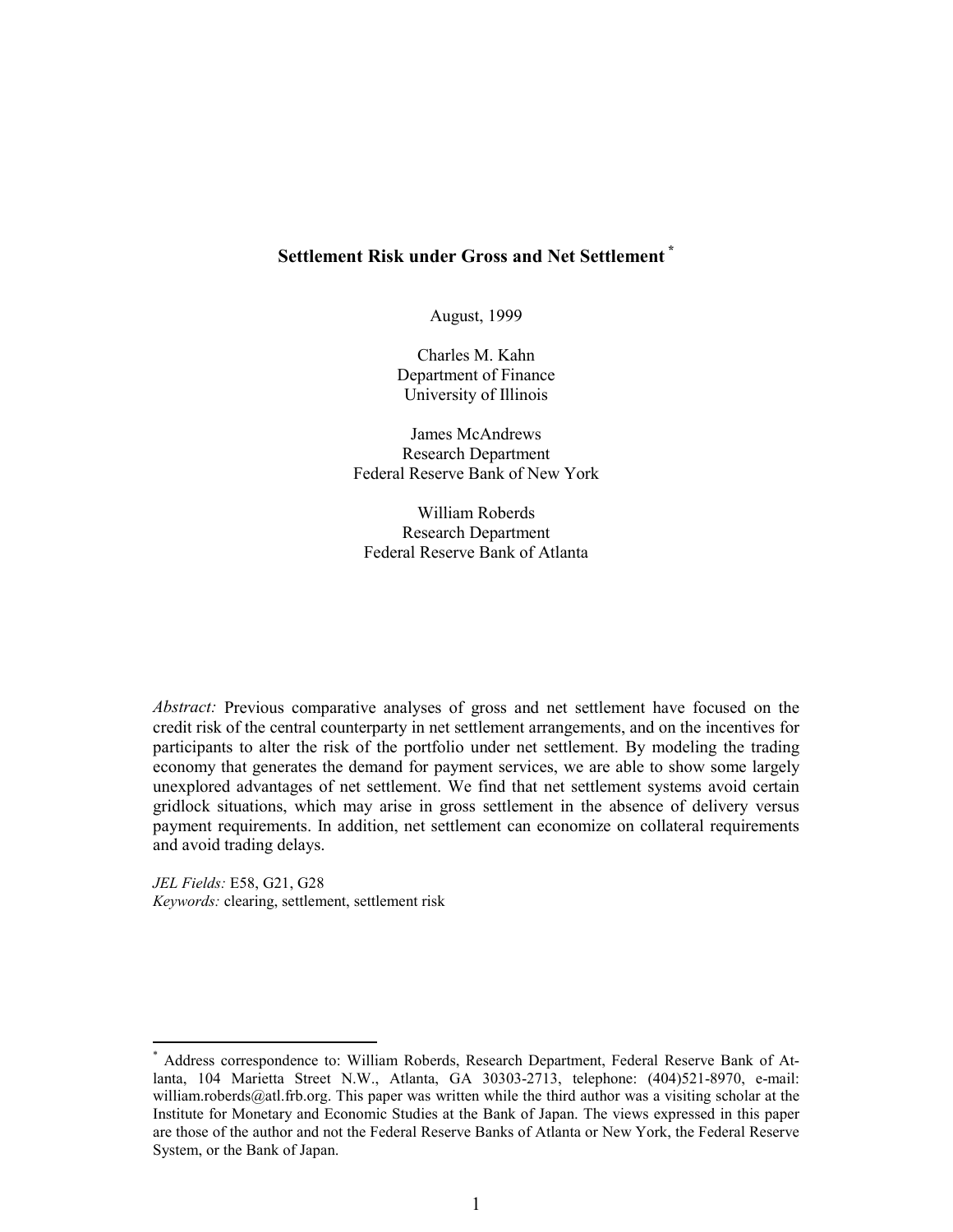### **1. INTRODUCTION**

In many cases summary measures work as well as the full details. Rather than retaining the details of every transaction that has taken place, it is sufficient to keep track of a summary measure—the running tab—and handle all subsequent relations based on this summary information. This basic insight underlies "net settlement."

The process of netting obligations is essentially the same, whether accounts are handled by a barkeeper or by a central bank. In either case, the job of the manager of the payments system is to keep tabs, ensuring that the participants pay neither too much nor too little. For example, suppose the plumber, a regular patron at the bar, is called in to make a repair there. It makes sense to make an adjustment on her running tab, rather than to go through the bother of finding the cash to make a payment that will only be reversed later that evening. Similarly, it saves time and bother for the participants in a payment system only to be assessed the net amounts that are due.

Thus it has long been recognized that, whenever the process of transmitting a payment is expensive, netting arrangements provide economies. On the other hand, it has come to be recognized as well that netting arrangements can provide a variety of disincentives to proper behavior. The plumber may run up a large tab and then skip town. In the case of central banks, previous comparative analyses of gross and net settlement arrangements have focused on the credit risk of the central counterparty in net settlement arrangements (see e.g., Bank for International Settlements, 1990) and on the incentives for participants to alter the risk of their portfolio under net settlement (Kahn and Roberds, 1998a). This work has therefore tended to emphasize the disadvantages of netting arrangements relative to gross settlement arrangements with regard to participant incentives.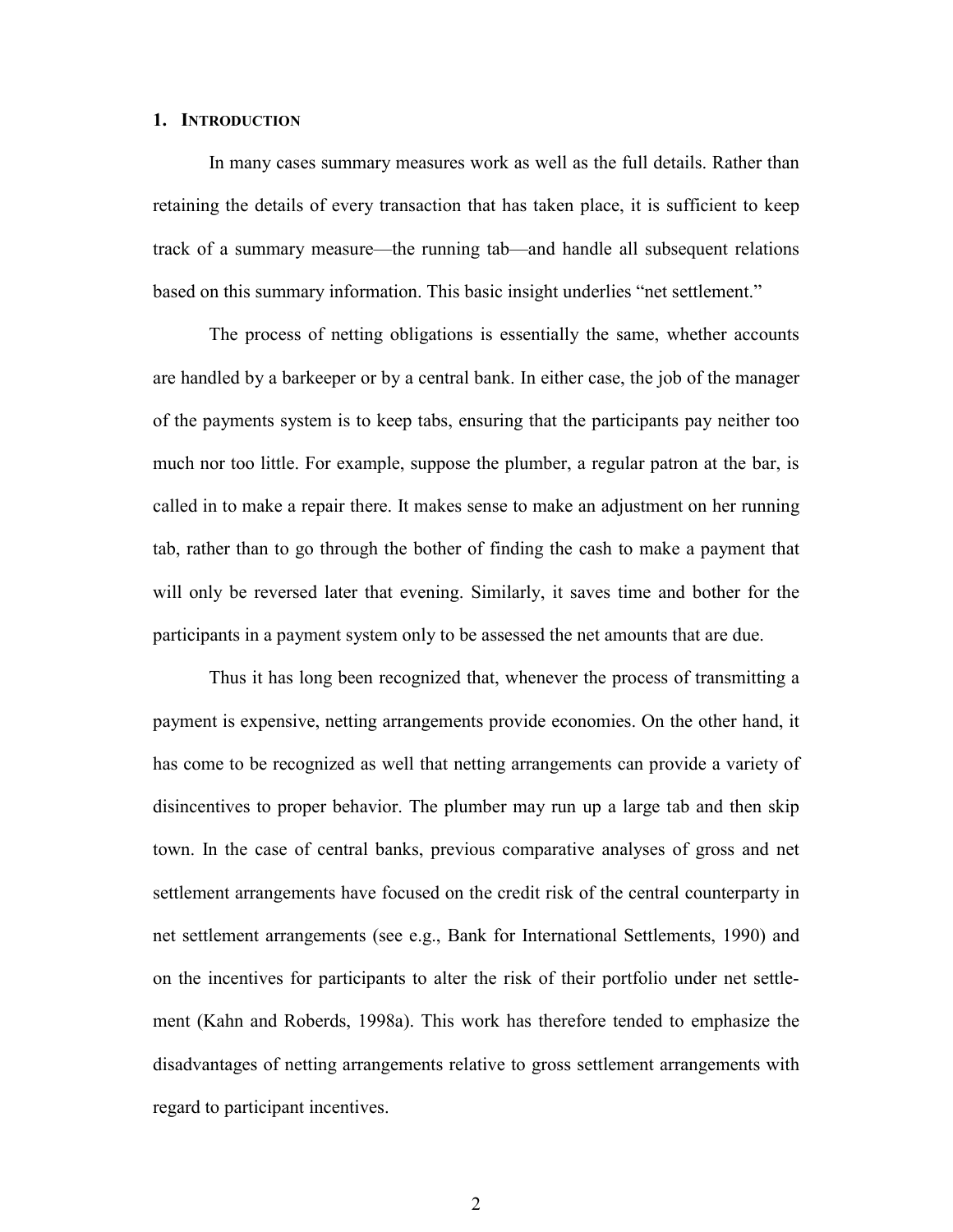However, most previous analyses have implicitly assumed a "delivery-versuspayment" (DVP) gross settlement system—that is, a system in which the underlying trade occurs at the same time as the settlement: the plumber pays for the drink at the instant that she buys it. In particular, analyses have typically ignored the underlying trades, which in effect assumes that they are made when payment is made.

In this paper we compare the incentives for strategic default in net settlement systems to those in gross settlement systems with and without DVP. We find that net settlement has some previously unexplored advantages. Net settlement can avoid delays in trading that occur in gross settlement systems. In particular, net settlement systems avoid certain "gridlock" situations, where trading would break down entirely in gross settlement systems that do not use DVP. In some situations, gross settlement can avoid gridlock, but only by using potentially costly collateral. These considerations are important in designing effective payment systems.<sup>1</sup>

The modeling approach we use is one of incomplete contract enforcement. The usefulness of this approach lies partly in its realism. When payments are not settled at the instant of incurring an obligation, counterparty risk arises in the interaction between the debtor and the creditor (and other parties in the system) in the interim before settlement. In a world of complete contracts these interactions would be governed by a customized contract that fully addresses the set of interacting contingencies of the underlying trades. In the rapid working of day-to-day commerce, however, customizing contracts for each trade would be prohibitively costly. Instead, the obligations created by rapid-fire trading are governed by standard legal contracts, which create an intricate ordering and reordering of seniority and priority of debts during the course of trade. Thus the incentives of the agents in the model will depend not only on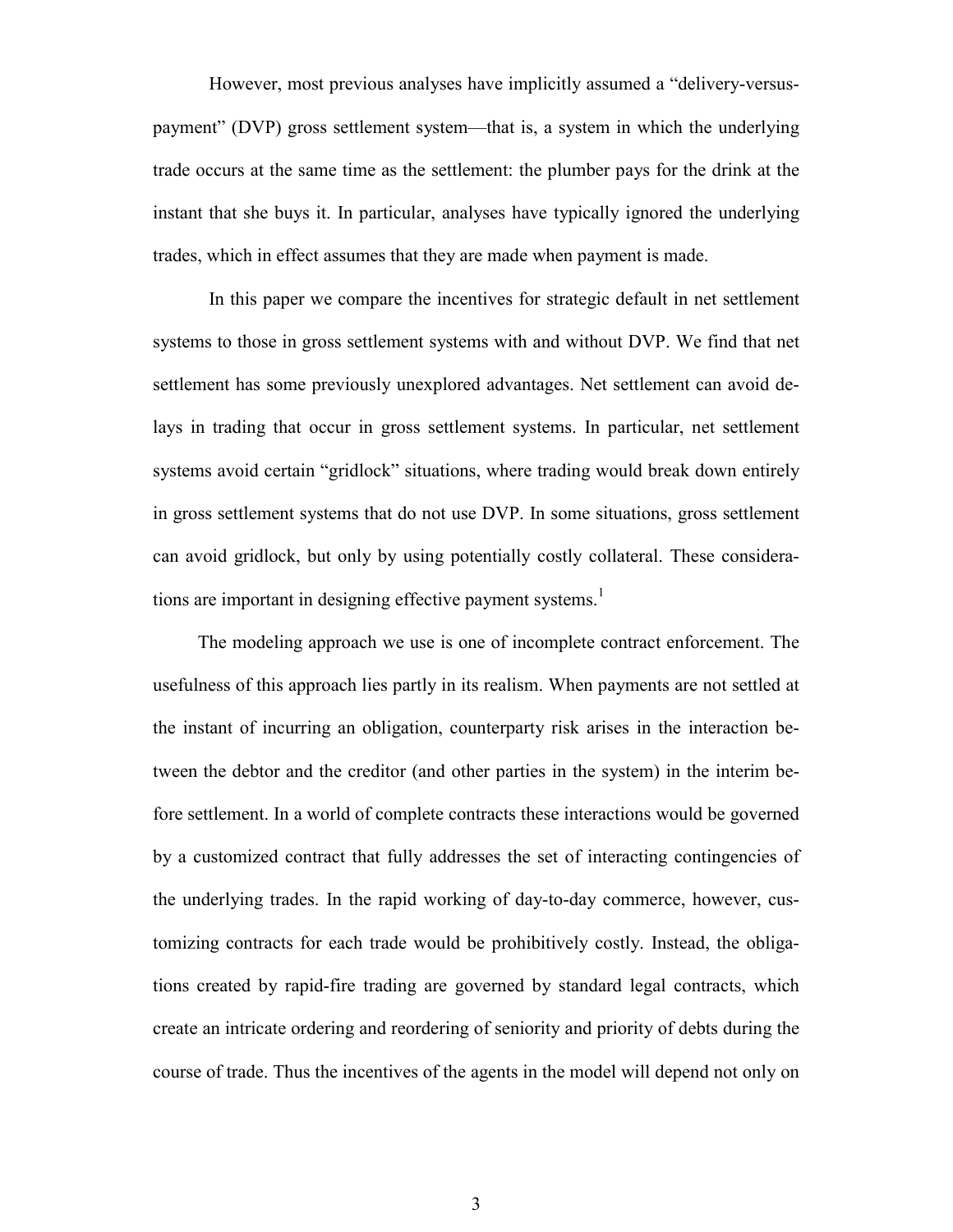the rules of the payments systems but the general legal rules for default and bankruptcy. In describing the effects of various modifications of the payments system we will hold these aspects of the legal structure constant. An advantage of our analysis is that it makes this dependence on the legal system explicit, and allows us to consider, in a rudimentary way at least, the effects of changes in the bankruptcy laws on the relative efficiency of various payment arrangements.

The fundamental problem of a payment system is whether payment will actually occur and the most basic concern should therefore be the extent to which the rules of the payment system encourage or discourage the making of payments. In our model we utilize the idea of *strategic default* (developed in Kahn and Roberds 1998a) as the basic incentive problem. Strategic default has the virtue of simplicity, facilitating analysis, but it also is a natural proxy for other forms of incentive problems. The consequence of changes in the likelihood of default will be a change in the willingness of parties to engage in trade. Thus the payments system arrangements in our model's financial sector will have welfare consequences through their effects on the model's real sector.

### **2. THE MODEL ENVIRONMENT**

The economy is populated with a large number of risk-neutral agents known as "banks." Initially there will be three time periods,  $t = 0, 1, 2$ , which span a single trading day. A bank's objective is to maximize its consumption in period  $t = 2$ . There are three types of goods: customized intermediate goods of many varieties, a final good, and a third storable good "manna" which will be used to facilitate payments.

 $\frac{1}{1}$  $<sup>1</sup>$  Our results on net settlement are related to results obtained in other studies. Below, we compare our</sup> findings to those in the literature.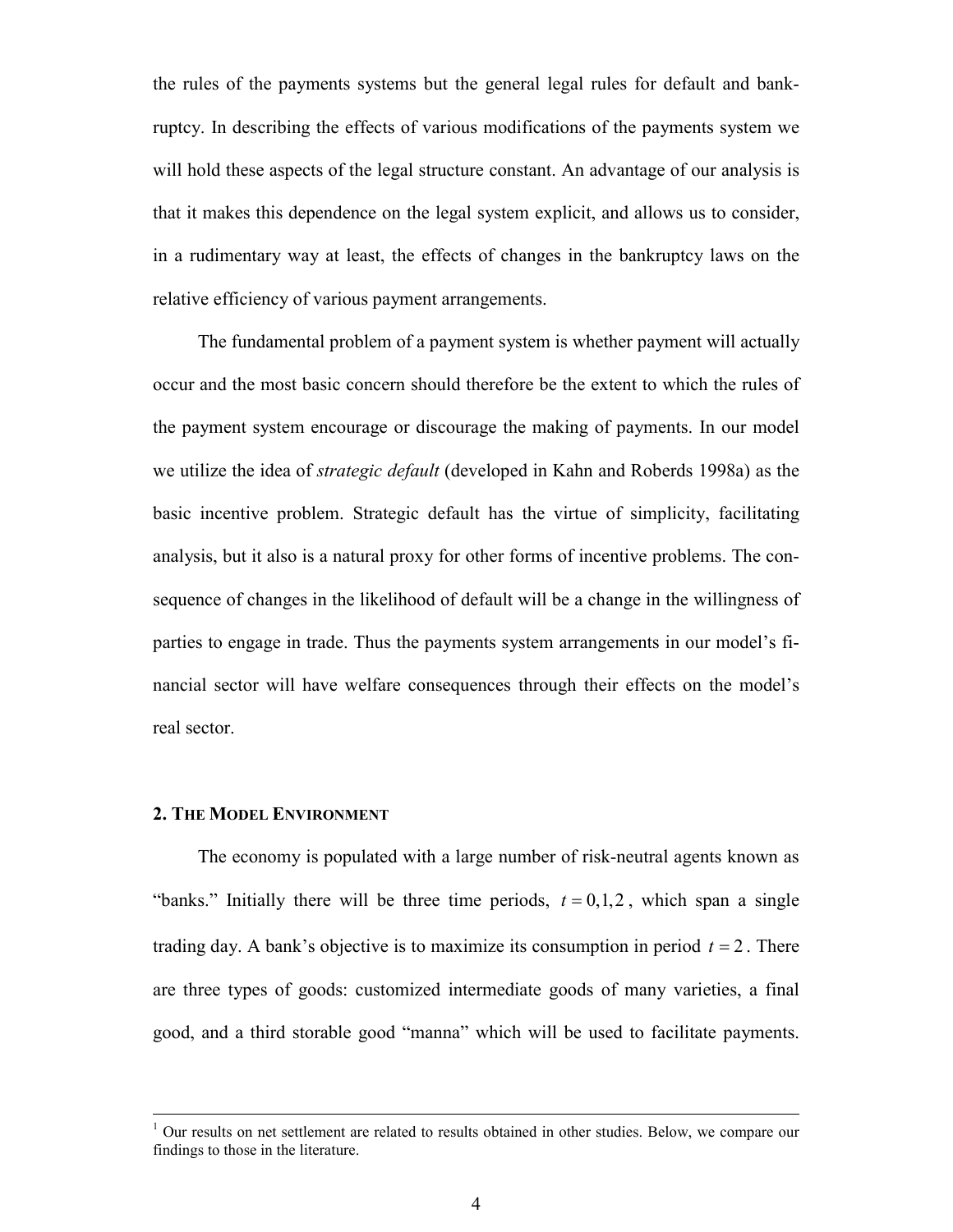(Manna can be thought of as incoming funds transfers to the bank, whose timing is exogenous). Each type of good has distinguishing physical and legal characteristics.

Only the final good can be consumed. No bank's endowment includes the final good. However, all banks are endowed in period  $t = 0$  with one indivisible unit of an intermediate good, which can be used to produce the final good in period  $t = 2$ . In order for banks to have an incentive to trade, production of the final good from intermediate goods will involve a "credit chain," as in Kiyotaki and Moore (1997). That is, banks are divided up into *I* types, where  $I > 2$  and there are an equal number of banks of each type. For convenience, we will sometimes refer to a representative bank of type *i*, where  $i = 1, ..., I$ , as "bank *i*" or simply "*i*." To produce a final good, bank *i* requires the input at the beginning of period 2 of the customized intermediate good initially held by bank  $i-1 \pmod{I}$ . Banks can costlessly deliver their customized intermediate good in period  $t = 1$ . In production, one unit of the appropriate customized intermediate good yields  $F > 1$  units of the final good, and the intermediate good is destroyed in the process. If the intermediate good is not put to its customized use, then it has a salvage value  $C < 1$  in terms of the final good.

There is a third type of good, manna. All banks are endowed with *M* units of manna, which arrives as of the beginning of period  $t = 2$ . Like the intermediate goods, manna can be used to produce the final good. However, manna differs from the intermediate goods in two respects. First, one unit of manna yields exactly one unit of the final good, and second, manna is not customized, so that its value is the same to all banks.

Since the focus of our analysis is interbank payment systems, we will interpret agents' trading in intermediate goods as a proxy for any trading of financial claims that gives rise to interbank obligations. The level of abstraction is such that the model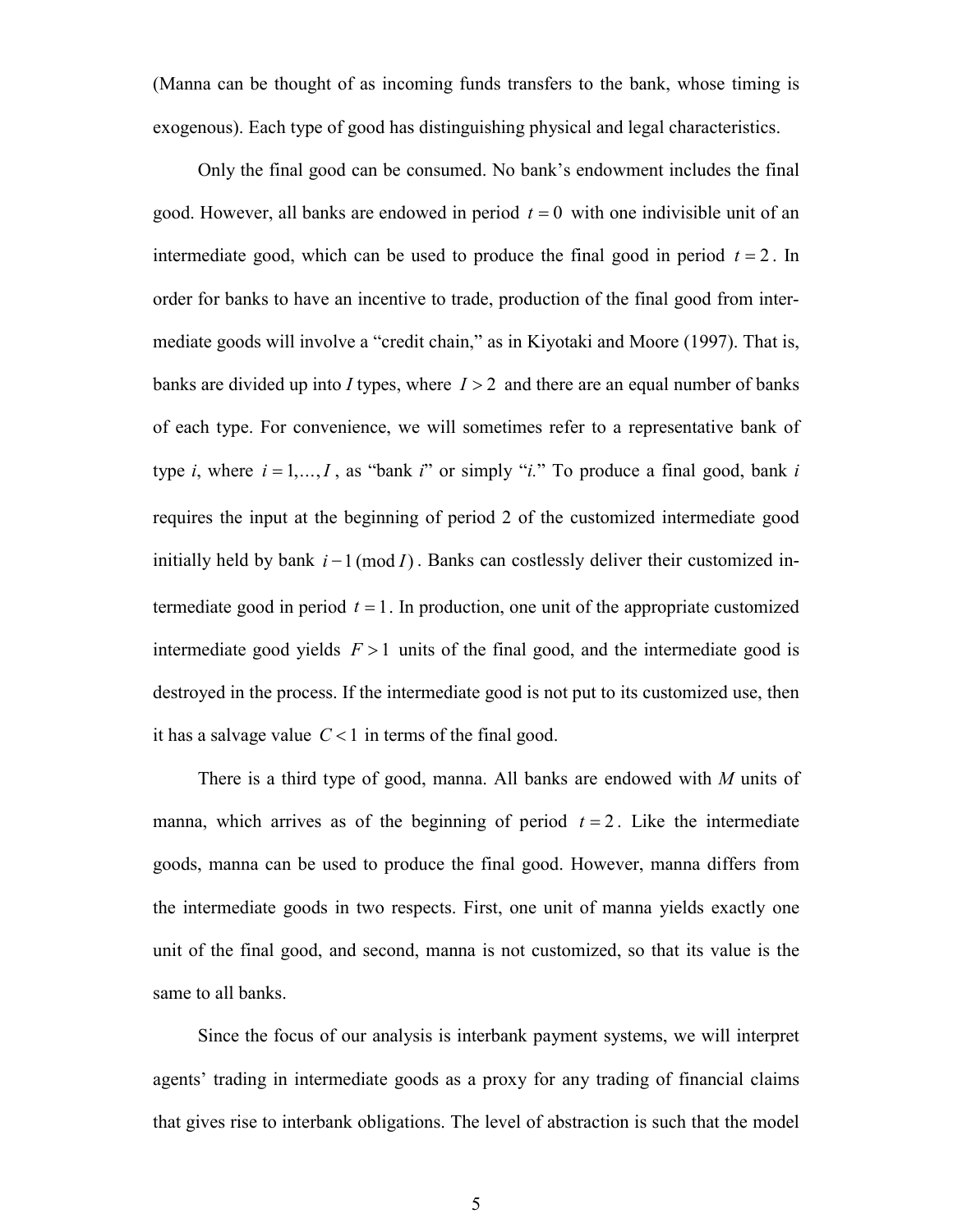does not distinguish between trades for customers and trades for the banks' own account. Settlement of obligations by transferring the final good will correspond to settlement in central bank funds, and the appearance of manna endowments will correspond to anticipated, exogenous incoming funds transfers.

In addition to their physical distinctions, different goods will have different legal characteristics according to whether they are attachable in bankruptcy. Suppose that a bank defaults on a commitment and is forced into bankruptcy (in a modern setting, it would be closed down by a regulator). If the bank's attachable assets are *A* and its obligations to creditors are *O*, then payoffs to the bankrupt and the creditor will be respectively

$$
\max\{(\alpha + \beta)A - O, \alpha A\}
$$
 (1)

$$
\min\{O, \beta A\} \tag{2}
$$

where  $\alpha$  and  $\beta$  are positive fractions such that  $\alpha + \beta < 1$ . Thus, in case of default, attachable goods are subject to partial seizure by creditors and are also subject to decay. With respect to the three types of goods, we assume that final goods and intermediate goods are always attachable. We will compare situations where manna is or is not attachable.

The motivation for bankruptcy rules (1) and (2) is that in the case of defaults, claims of "outside" creditors such as a bank's trading counterparties may have less than absolute priority, particularly when the bank is highly leveraged. In such cases, a default will diminish the value of the bank's assets. Also, if a bank thinks that it will default, it may find ways, depending on the legal regime, of redirecting an incoming transfer (i.e., its manna endowment) so that it is not attachable in bankruptcy.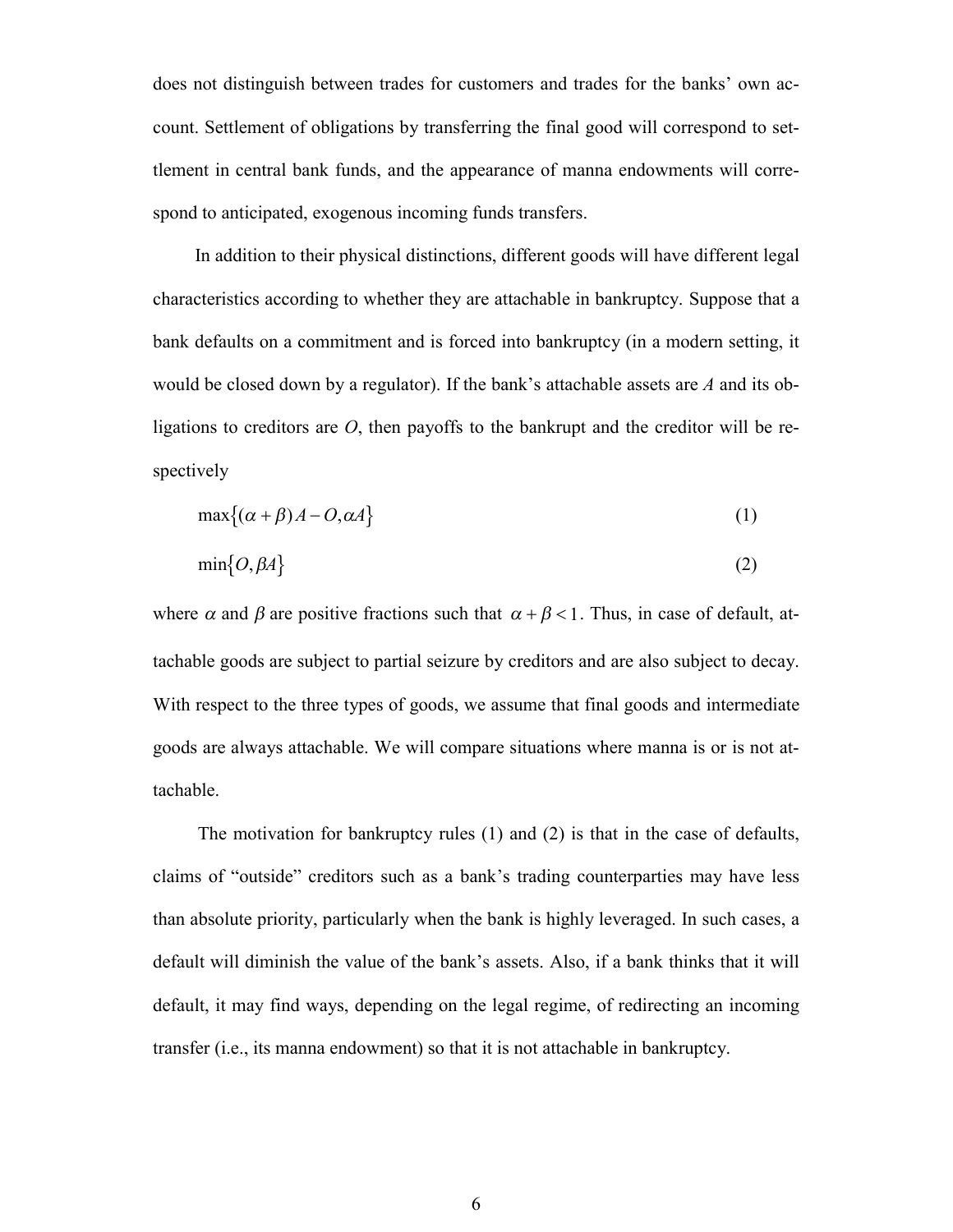#### **3. DECENTRALIZED TRADING UNDER GROSS SETTLEMENT**

In this environment, there is one "round" of decentralized trading. In period  $t = 0$ , banks seek out trading partners in order to obtain the intermediate goods necessary for production. Each bank *i* enters into a contract to supply bank *i+*1 with an intermediate good in period  $t = 1$ , in return for some payment in the final good at the end of period  $t = 2$ . In addition, bank *i* obtains a commitment from a bank  $i - 1$  to provide bank *i* with an intermediate good, also in return for a later payment of the final good. In both cases the size of the future payment is determined by a bilateral bargaining process, in which both parties possess some bargaining power. Thus, the payment divides the surplus between intermediate good producer and final good producer, with each receiving a strictly positive share, implying  $C < P < F$ , where *P* is the going unit price of an intermediate good in terms of final goods, i.e., *P* is the promised payment from one bank to another.<sup>2</sup>

In period  $t = 1$ , banks customize their intermediate goods, and deliver these goods to the bank that will use them to produce the final good. In period  $t = 2$ , after banks receive their manna endowments, the final good is produced, and barring default, creditors are paid. In each period, all participants have full information about the actions taken by all other participants in previous periods.

Payments take place according to the rules of "the payment system." The first type of payment system we consider will operate under real-time gross settlement, or in this section simply "gross settlement," as there is only one round of trading. In the model environment we interpret "gross settlement" to mean that for payment to occur, banks must actually deliver the payment (in final goods) to their creditors.

 $\overline{a}$ 

<sup>&</sup>lt;sup>2</sup> We exclude the endpoints in order to exclude nuisance (i.e., mixed strategy) equilibria in which banks are indifferent between trading or not trading. The details of the bargaining process are left unspecified.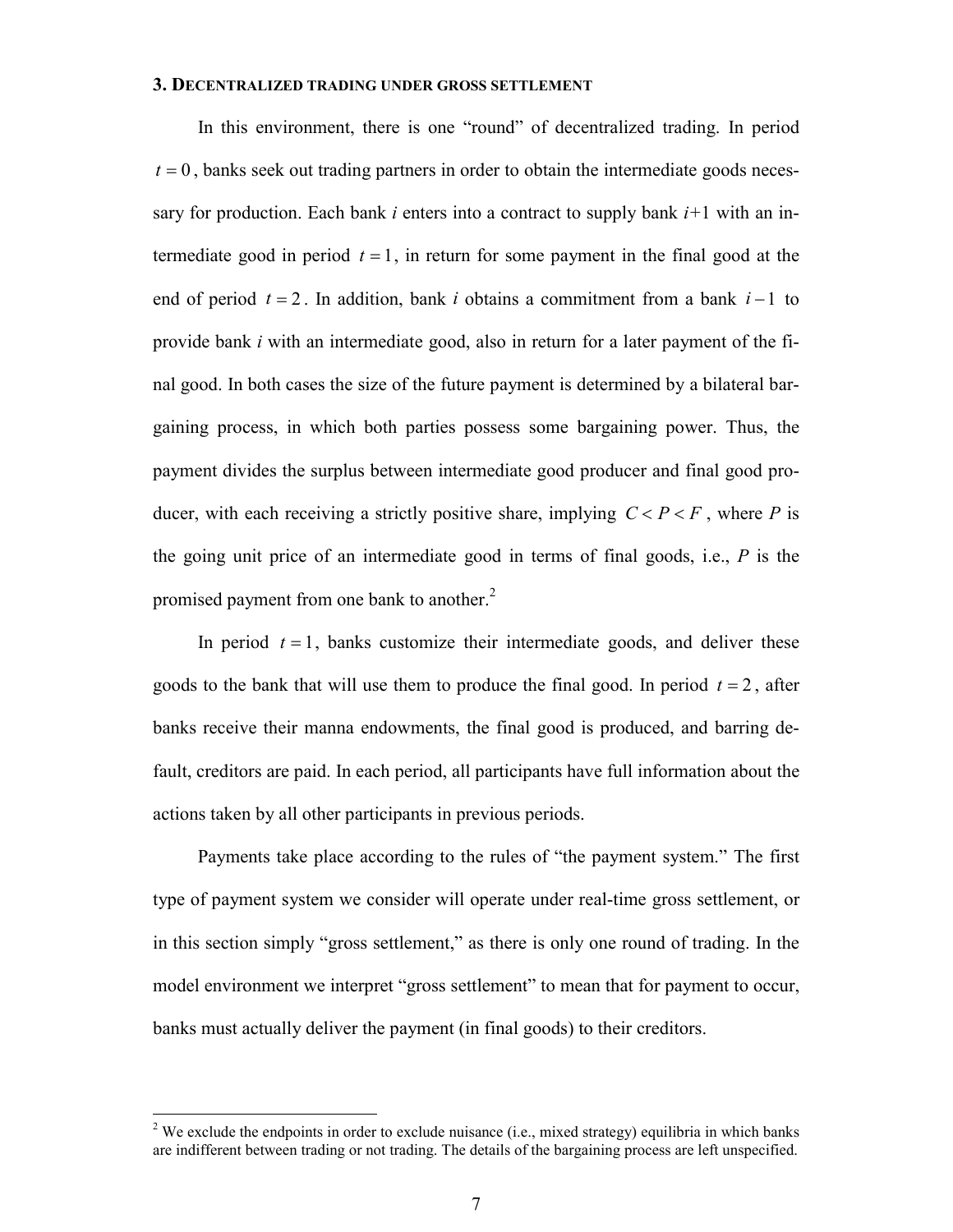A bank's strategy  $\sigma$  over the trading day is therefore given by  $\sigma = (\tau, d, s)$ , where  $\tau$  represents the bank's trading decision at  $t = 0$ , *d* represents its delivery decision at  $t = 1$ , and *s* represents its settlement decision at  $t = 2$ . The trading decision has two components, i.e.,  $\tau = (\tau_D, \tau_S)$  where  $\tau_D$  represents the bank's decision whether to request delivery of an intermediate good at the going price  $P$ , and  $\tau_s$  represents the bank's decision whether to offer to supply an intermediate good at the going price.<sup>3</sup> If bank *i* commits to supply at  $t = 0$ , (that is, if it makes an offer to supply bank  $i+1$ while *i+*1 simultaneously makes a request from bank *i* ), then *d* represents the bank's decision to either deliver or not, i.e., whether to honor its contractual obligation at  $t = 1$ . If the bank contracts for delivery at  $t = 0$ , and delivery occurs at  $t = 1$ , then *s* represents the banks decision whether to settle or default at  $t = 2$ .

Below we will consider symmetric subgame perfect Nash equilibria for this environment. Given the information structure, such equilibria can be easily calculated by working backward period by period through the game. In the analysis that follows we will simultaneously handle the cases where manna is or is not attachable; let the variable *a* equal 1 if manna is attachable and 0 if it is not. Let  $x_{i-1}$  represent the intermediate good delivery of bank *i*-1. Then *i*'s attachable assets are given by

$$
Fx_{i-1} + Ma \tag{3}
$$

Now consider the incentives of banks to default in period 3. Say bank *i*+1 supplied intermediate good to bank *i*. If *i* believes that  $i+1$  will default then *i* will strictly prefer to default in turn iff it enjoys higher consumption as a result of the default, i.e., iff

 $\overline{a}$ 

<sup>&</sup>lt;sup>3</sup> In other words, we omit the bargaining aspect of the game; including it would greatly increase notational complexity without having significant effect on our results. Thus the contracts in this game are promises to pay a fixed amount of final good in return for timely delivery of customized intermediate good.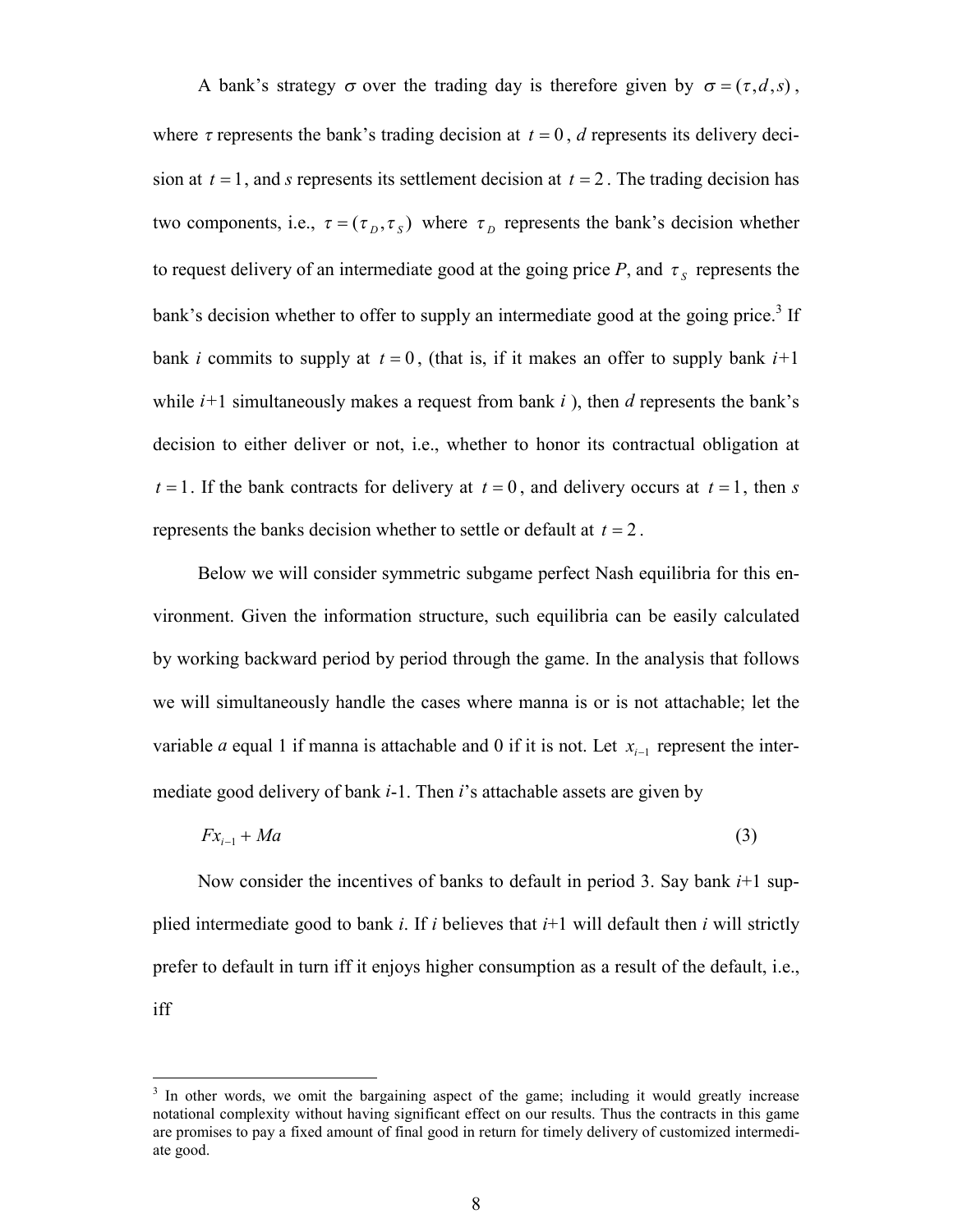$$
\alpha(Fx_{i-1} + Ma) + (1 - a)M > Fx_{i-1} + M - P_{i-1} + \beta(Fx_i + Ma)
$$
\n(4)

Above,  $P_{i-1}$  represents the promised payment of *i* to *i*-1. In words, the LHS of (4) equals

$$
dektor's claim on bank i + i's non-attached assets
$$
\n(5)

whereas the RHS of (4) equals

value of *i*'s assets – payment to 
$$
i-1
$$
 + creditor's claim on  $i+1$  (6)

Note that in (4) we must take some stand on what happens in the case of double defaults, i.e., what happens to creditor's share of a defaulting bank's attachable assets when the creditor is also in default. For tractability, we have adopted the convention that creditor's share vanishes in the case of double defaults; other reasonable assumptions will be messier but should cause no significant change in our results.

Suppose that all banks have decided to trade, have honored their commitment to deliver intermediate goods, and have produced their output of final goods. Under gross settlement, will banks now settle or will they default? In symmetric equilibrium, condition (4) reduces to

$$
P > (1 - \alpha + \beta)(F + Ma) \tag{7}
$$

Condition (7) guarantees "mutually assured default," i.e., banks will default as long as they believe that other banks, and specifically their debtor, will default.

On the other hand, suppose that bank *i+*1 does not default, in which case *i'*s attachable assets are

$$
Fx_{i-1} + Ma + P_i \tag{8}
$$

Hence if *i+*1 settles, then *i* will strictly prefer to settle with *i-*1 if and only if

$$
Fx_{i-1} + Ma + P_i - P_{i-1} > \alpha(Fx_{i-1} + Ma + P_i) + (1 - a)M
$$
\n(9)

provided we are in the case where default would lower *i*'s payment to *i-*1, i.e., where

$$
P_{i-1} > \beta(Fx_{i-1} + Ma + P_i)
$$
\n(10)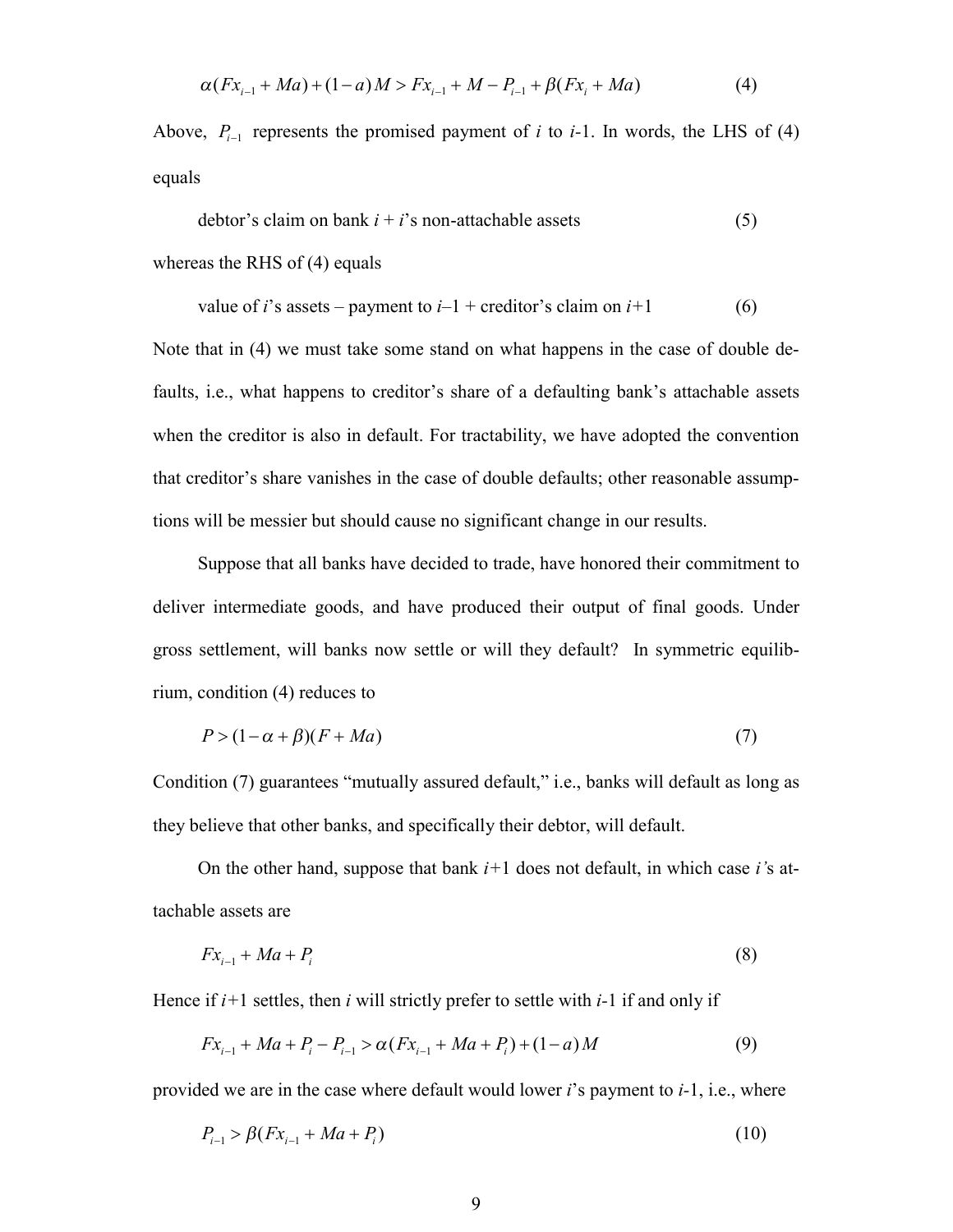In symmetric equilibrium, conditions (9) and (10) reduce to

$$
\left(\frac{1-\alpha}{\alpha}\right)(F+Ma) > P\tag{11}
$$

$$
P > \left(\frac{\beta}{1-\beta}\right) (F + Ma) \tag{12}
$$

If (11) and (12) jointly hold, then "mutually assured settlement" will occur, i.e., all banks will settle as long as they believe that other banks will settle. In the case where (12) is reversed, it can be easily shown that each bank will always have an incentive to settle, if it believes that other banks will settle. Thus (11) alone is sufficient for mutually assured settlement in this case.

In the calculations above, it is possible that either all banks will settle or all banks will default at  $t = 2$ , or both, depending on the size of bankruptcy shares and also on negotiated prices. We will first consider situations where mutually assured default and mutually assured settlement are both possible.

*Lemma 1. Sufficient conditions for mutually assured default and mutually assured settlement to hold simultaneously are (a) that banks' attachable manna endowment Ma is zero, (b) that the bankruptcy shares*  $\alpha$  *and*  $\beta$  *satisfy*  $\beta < \alpha < \frac{1}{2}$ *, and (c) that the surplus from production of the final good is not too large, i.e., F/C is sufficiently close to unity.*

Proof: Negotiated prices *P* fall in the interval  $(C, F)$ . Thus (7) and (11) are satisfied if

$$
C > (1 - \alpha + \beta)(F + Ma) \tag{13}
$$

and

$$
\left(\frac{1-\alpha}{\alpha}\right)(F+Ma) > F\tag{14}
$$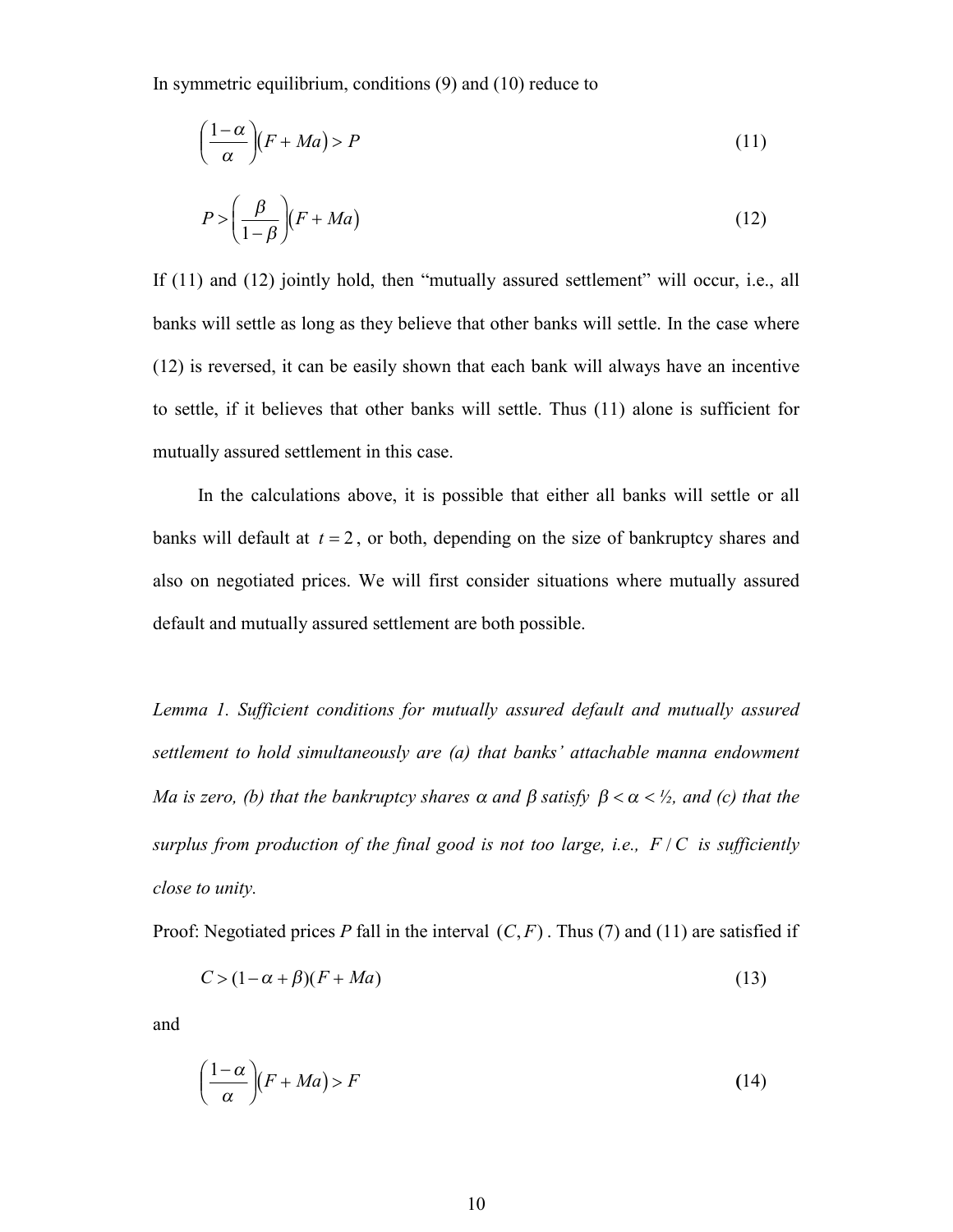Conditions (a) and (b) ensure that (14) holds. Conditions (a), (b), and (c) ensure that (13) holds.

#### Q.E.D.

In Lemma 1, conditions (a) and (c) basically impose limits on banks' wealth, so that under some conditions at least, banks have an interest in default. Condition (b) requires that there be deviations from absolute priority ( $\beta < \alpha$ ), but that debtors not be able to walk away with too large a share of there assets after a default ( $\alpha < \frac{1}{2}$ ).

*Proposition 1. Under conditions (a), (b) and (c) of Lemma 1, under gross settlement there exist two symmetric equilibria:*

- *(a) an equilibrium where all banks deliver intermediate goods and all banks settle in final goods, and*
- *(b) autarky.*

### *The all-deliver, all-settle equilibrium dominates autarky.*

Proof: To analyze possible equilibria, we consider the incentives of a bank to deliver its intermediate good in period  $t = 1$ , conditional on other banks having delivered. Suppose that a bank believes that all other banks will settle in period  $t = 2$ , so that under the conditions of Lemma 1, the bank will also settle at  $t = 2$  as long as it has delivered at  $t = 1$ . We conjecture that there is an equilibrium where all banks deliver their intermediate goods and all banks settle. Suppose that the bank deviates from the conjectured equilibrium, i.e., the bank takes delivery of an intermediate good, but fails to deliver an intermediate good. Under this scenario, the deviating bank will have  $F + C$  final goods at the beginning of period  $t = 2$ , but will owe payments of  $P > C$ . Thus, if the bank settles it will have final goods of in the amount of  $F + C - P$  which is less than *F*, which would have been its final goods allocation, had it delivered its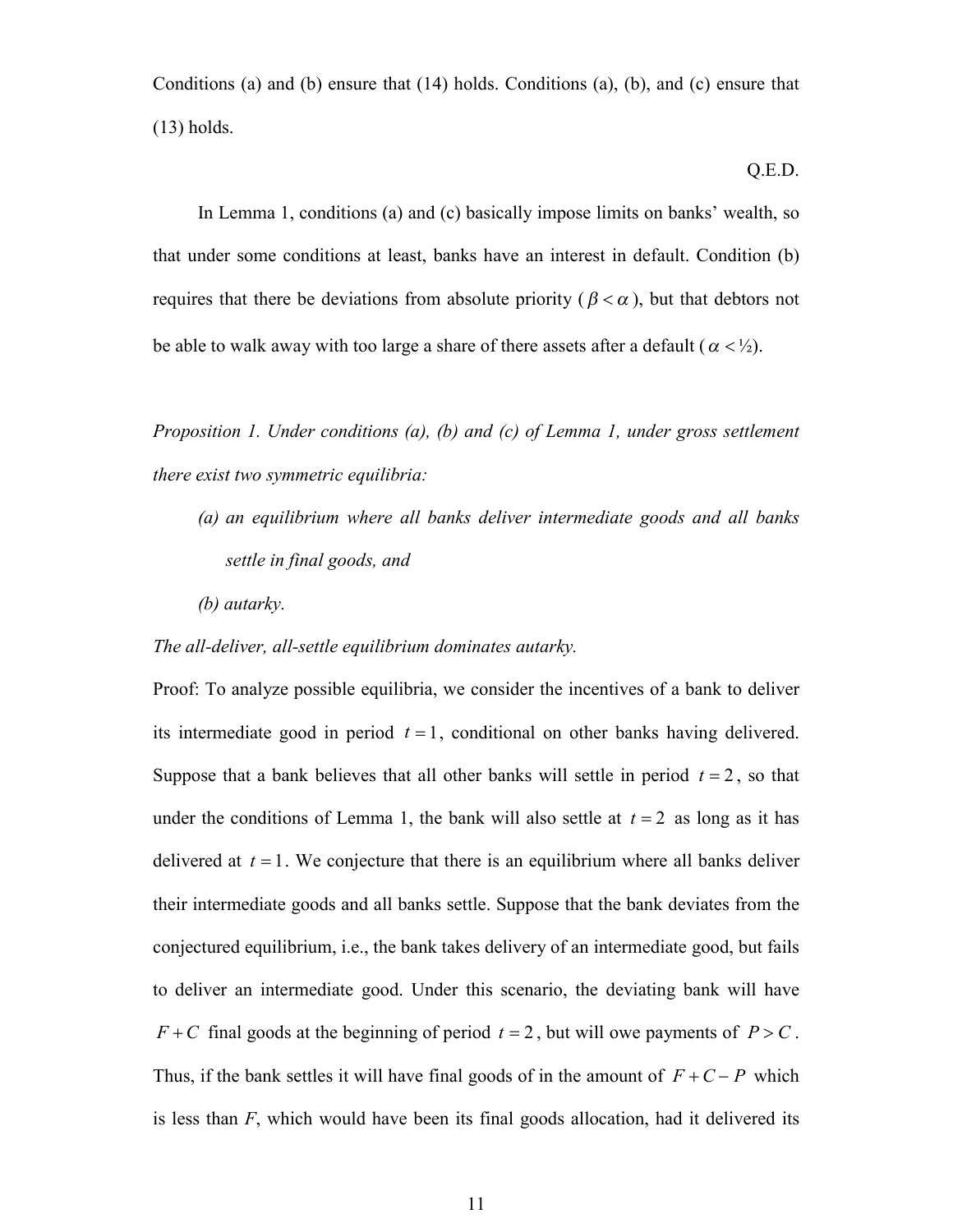intermediate good. If it defaults, it retains  $\alpha(F+C) < F$  final goods. Hence, the bank has an incentive to deliver its intermediate good if it believes that other banks will deliver. Conditional on settlement occurring at  $t = 2$ , if the bank believes that all banks will deliver at  $t = 1$ , then the bank has an incentive to contract with other banks at  $t = 0$ .

Now consider the bank's incentives if it believes that all other banks will default at  $t = 2$ , after having delivered at  $t = 1$ . Under the conditions of Lemma 1, if the bank has delivered, it will also default. If the bank knows it is going to default, however, its incentive is to hold the largest possible net position against the other banks, in which case it requests delivery of an intermediate good at  $t = 0$ . However, since all banks anticipate that potential buyers of intermediate goods would take delivery and then default, no bank is willing to make an offer to supply intermediate goods. Therefore, in symmetric equilibrium no trade takes place.

Q.E.D.

Proposition 1 shows that an extreme form of "payments gridlock," can occur under gross settlement. Payments gridlock is manifested by a complete breakdown of trade, as banks attempt to shield themselves from a possible ring of defaults. This problem is a coordination failure, since it is only one of two possible equilibria; normal trade can occur under optimistic expectations.

As noted by Kiyotaki and Moore (1997) and Freixas, Parigi, and Rochet (1999) in similar environments, the possibility of payments gridlock creates a form of pure liquidity risk. Gridlock is not caused by any fundamental uncertainty about the value of banks' investments, but instead results from banks' distrust of their mutual creditworthiness. The threat of default by any one bank can cause a loss in priority of all interbank claims, thereby creating a situation where banks find default to be their best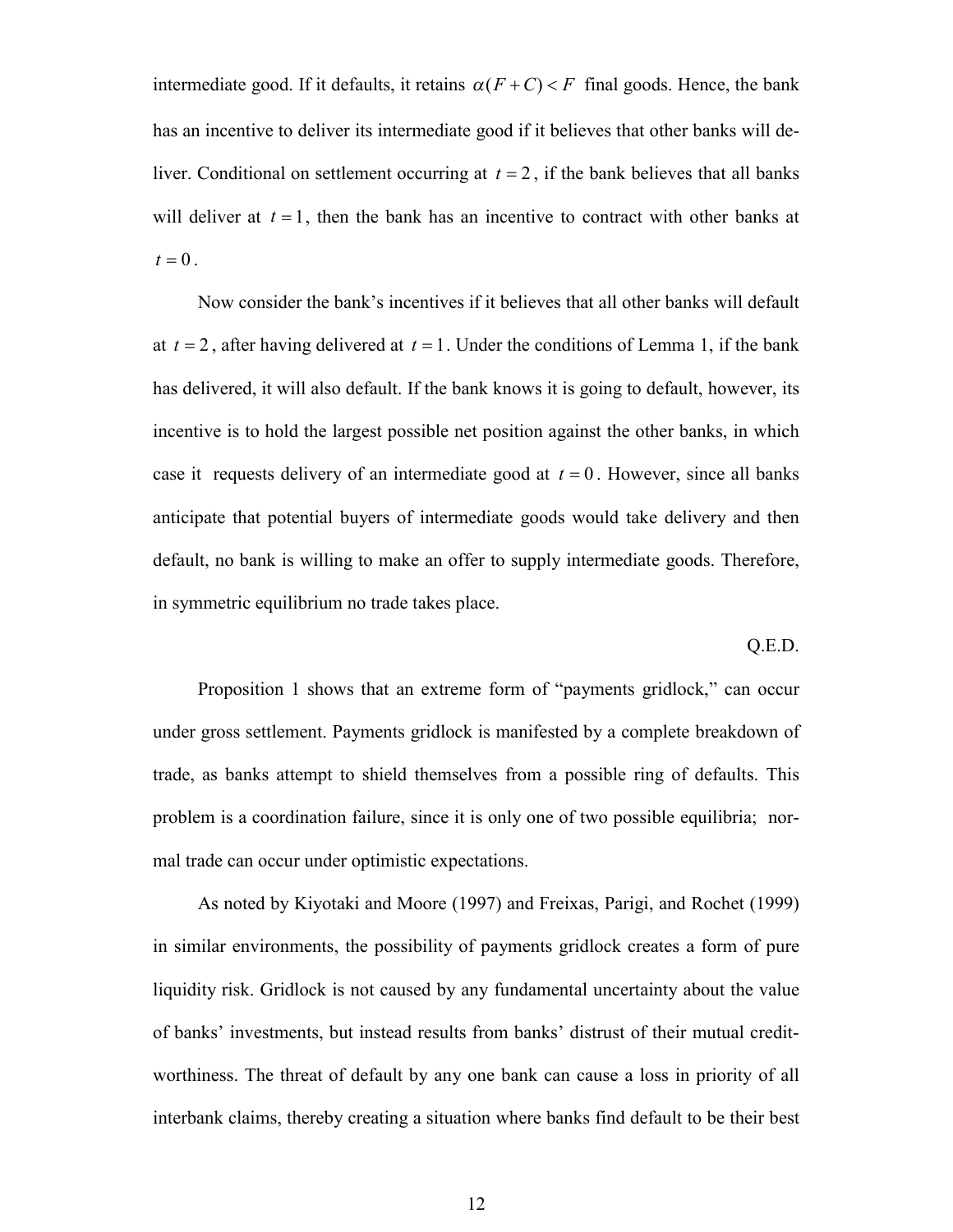option. If banks anticipate this costly outcome, they will extend no intraday credit and no trade will occur.

The problem of gridlock does not arise if the liquidity of banks is backed by governmental safety net, i.e., if the banks in question are "too big to fail." Since in this case the banks are fundamentally solvent, a governmental safety net never bails out any bank and hence incurs no costs, as it simply provides banks reassurance against settlement failures. Clearly, blanket government guarantees of the payment system may be not always be available or desirable. Therefore, we now examine some alternative means of eliminating gridlock equilibria.

Consider a version of this environment where banks have positive manna endowments. For a sufficiently large manna endowment *M*, condition (12) will fail, so that delivering banks will not default as long as their manna endowment is attachable. Indeed the banks collectively would be willing to establish a legal system ex ante in which manna is attachable. If such a system is not established, then by an argument identical to that in proposition 1, coordination failure remains a possible outcome. These considerations prove:

### *Proposition 2. Suppose that (b) and (c) of Lemma 1 continue to hold. Then*

- *(a) If banks cannot precommit to making their manna endowment attachable, under gross settlement, both the all-deliver, all-settle equilibrium and autarky are possible;*
- *(b) If banks can precommit to making their manna endowments attachable (for example, as a condition for participation in the payments system),and that endowment is sufficiently large then only the all-deliver, all-settle equilibrium is possible.*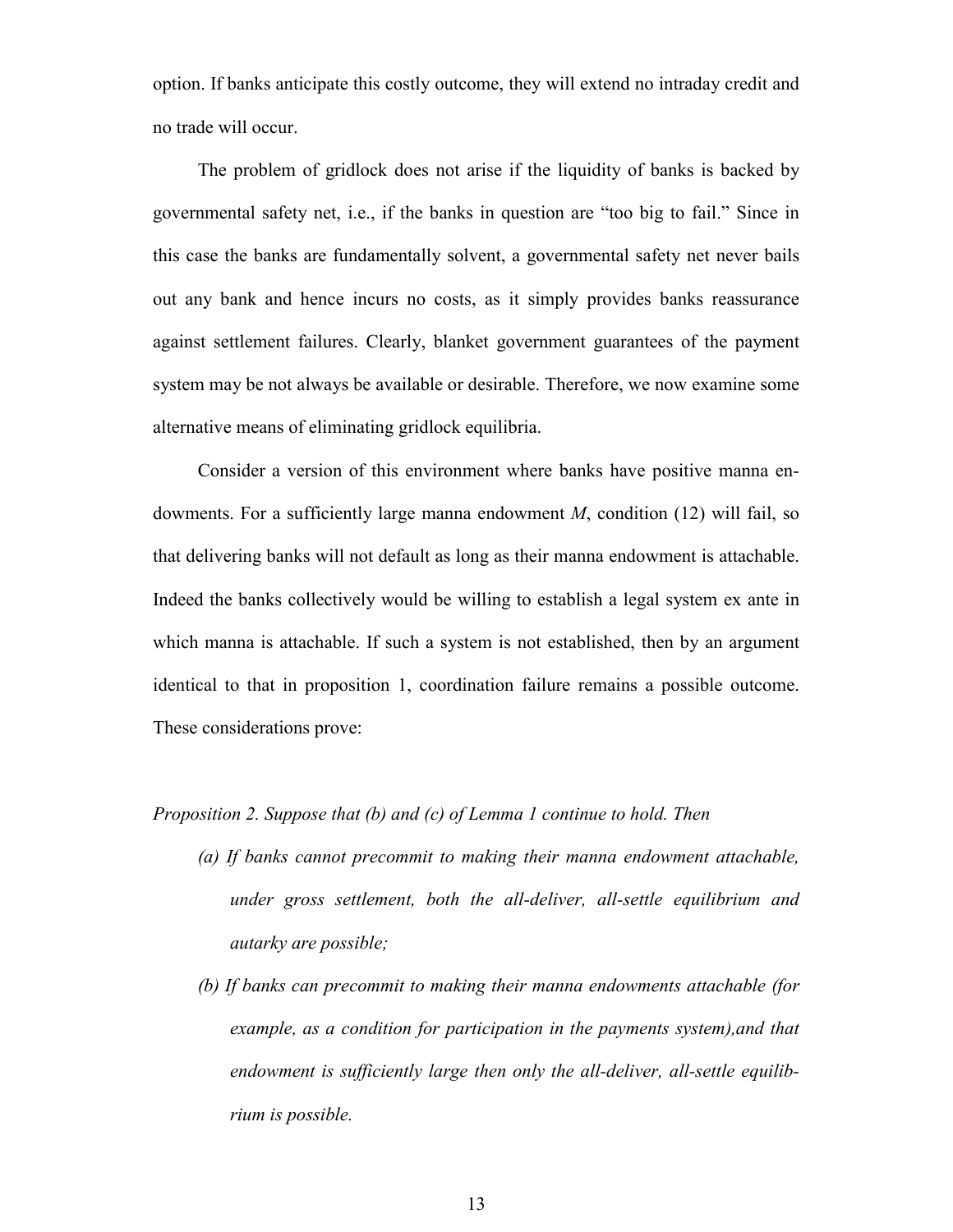In a gross settlement system, preventing a coordination failure in settlement requires some means by which banks can increase the priority of creditors' claims. One way of doing this is by making a large enough portion of their endowment goods attachable, so that incentives for strategic default are extinguished. In the context of the model, Proposition 2 says that banks can do this, but only if they can somehow commit to making their incoming transfers attachable. If banks must credibly commit to attachability as a condition of payment system participation, banks will anticipate that all payment system participants will deliver intermediate goods and settle in final goods. Hence in this case each bank has an incentive to commit to attachability, since its consumption will be higher by condition (11).

In the case of some traditional "national" payment systems, where all participants are based in one country with a single, central-bank-sponsored wholesale payment system, and where all participants would be subject to the same judicial system in bankruptcy, it may be relatively easy to implement this type of arrangement. In such cases, incoming payments (corresponding to the manna endowments in the model) will typically arrive on the books of the central bank, giving the payment system de facto first claim on all such inflows. In cases where payment system participants are based in different jurisdictions, implementation of such a scheme may be more problematic.

An alternative method of increasing creditors' priority would be to use a collateral facility. To model collateral, we must vary the setup slightly, so that some of each bank's intermediate good endowment can be diverted prior to trading. Trading patterns remain the same as before: a bank can only accommodate one other bank's customization order, i.e., each bank continues to supply at most one other bank with intermediate goods. Suppose that a collateral facility is available and that a fraction  $\gamma$  of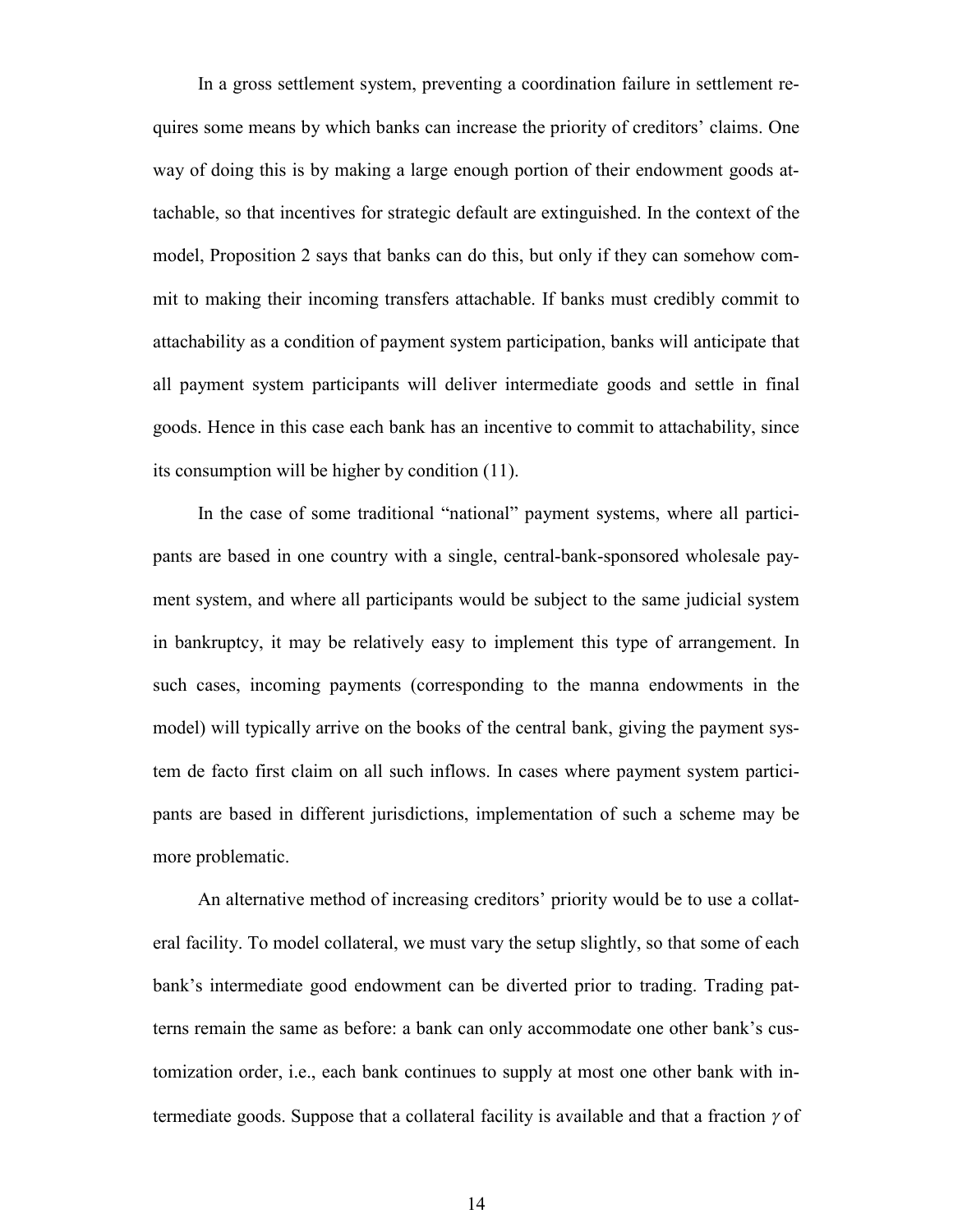each bank's intermediate good endowment must be deposited with the payment system as collateral, before the supplying bank will deliver its intermediate good. Collateral is only useful if the priority of creditors' claims to collateral is somehow greater than for other assets, so we suppose that absolute priority holds for assets posted as collateral.<sup>4</sup> In other words, collateral functions in the customary way: if the bank does not default on its settlement obligation, its collateral is returned at the end of the day, but if the bank defaults, the defaulting bank's collateral is set off against its unpaid debt. A unit of the collateral is also worth *C* to the creditor bank. A collateral facility is therefore an effective way of allowing banks to guarantee creditors' priority. Posting collateral is costly, however, because the payment system does not have access to production technologies, so any returned collateral is only worth its salvage value. Formally, we can show:

*Corollary to Proposition 2. Suppose manna is not attachable. If there exists a collateral facility and the collateral requirement satisfies*

$$
\frac{\gamma}{1-\gamma} = (\alpha - \beta) \left(\frac{F}{2C}\right)
$$
\n(15)

*then the autarchy equilibrium is eliminated. An all-deliver, all-settle equilibrium remains, but this equilibrium is dominated by the equilibrium in Proposition 2(b).* Proof. With a collateral facility, in return for delivery of intermediate good the receiving bank must post  $\gamma$  of its own intermediate good as collateral against final payment. In return, it will receive  $1 - \gamma$  units of customized intermediate good for which it will owe  $P(1-\gamma)$  in final goods, where, as before  $C < P < F$ .

 $\overline{a}$ 

<sup>&</sup>lt;sup>4</sup> Establishing such priority may be difficult in some cases. Under U.S. banking law, for example, it is difficult for a bank to pledge assets to entities other than the Federal Reserve. See the discussion in Goodfriend (1990).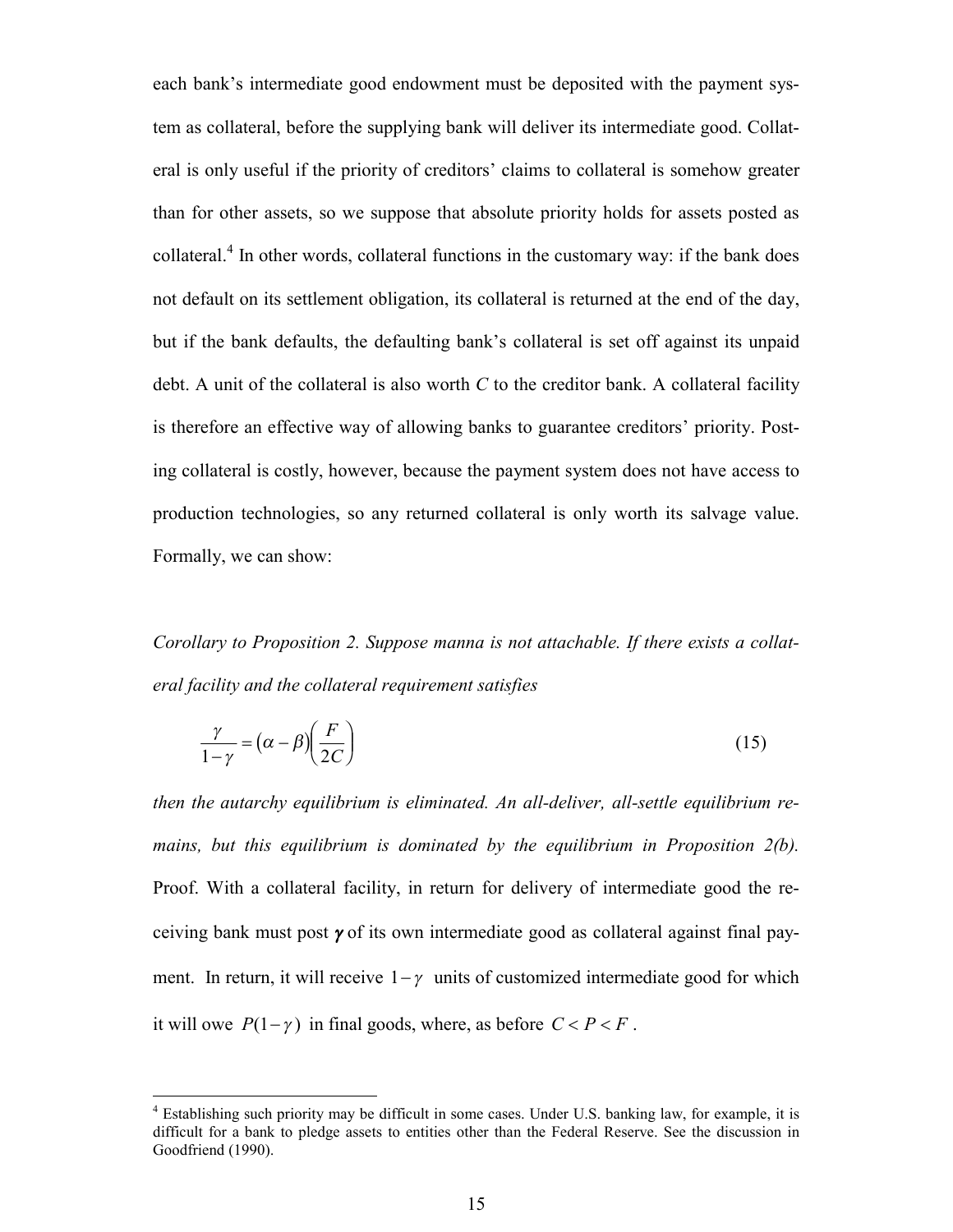Suppose all banks have entered contracts and delivered intermediate goods. A bank will find it undesirable to default even when and all other banks have decided to default if

$$
\alpha F(1-\gamma) < F(1-\gamma) + \gamma C - P(1-\gamma) + \beta F(1-\gamma) + \gamma C \tag{16}
$$

(Note that we have assumed, as before, that a defaulting bank receives nothing from its creditor, and collateral is worth the salvage value in the hands of any firm. As before, changes to these assumptions will not significantly affect results. Also note that there are two  $\gamma C$  terms on the right side of the inequality: one is due to the return of the bank's collateral on repayment; the other to bank's receipt of the collateral of its debtor.) Simplifying, we obtain condition (15). Under this condition, autarchy is not an equilibrium, but always delivering and settling is an equilibrium. Under the always deliver always settle equilibrium, a collateral requirement carries with it an opportunity cost of  $(F - C)\gamma$ , hence if banks can commit to make their manna attachable, as in Proposition 2(b), this will dominate the use of collateral.

Q.E.D.

Note that condition (15) will always be satisfied for some  $\gamma \in (0,1)$ .<sup>5</sup>

## **4. TRADING UNDER NET SETTLEMENT**

 $\overline{a}$ 

In the model environment, net settlement means the following. At the end of period  $t = 2$ , the payment system calculates each bank's net payment obligation vis-àvis all other banks. Each bank's original payment obligation is then replaced with a new obligation vis-à-vis the payment system, i.e., the payment system becomes a sub-

 $<sup>5</sup>$  This modified structure can also be reinterpreted as a simple DVP system; however we defer discus-</sup> sion of this interpretation until the end of section 6.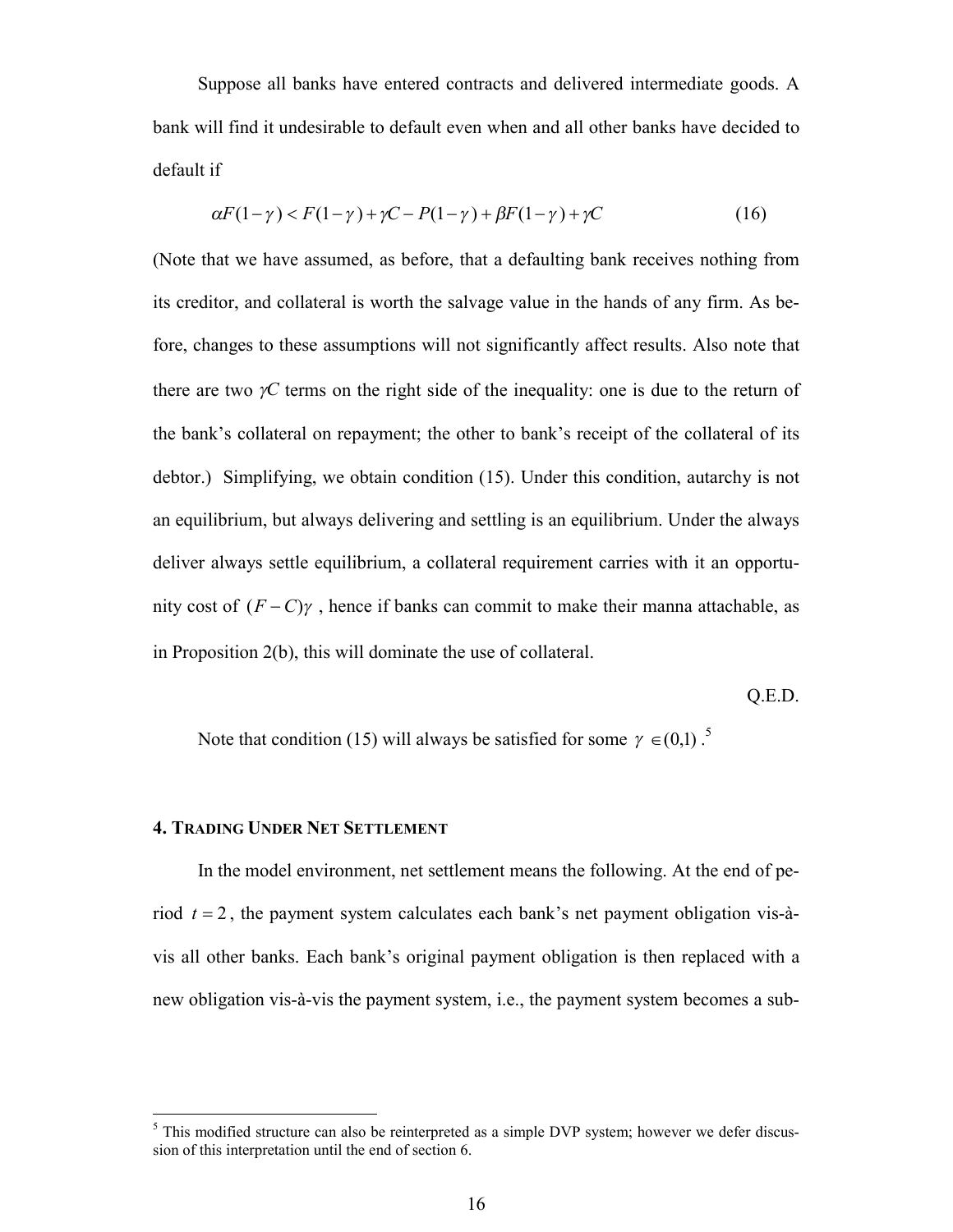stitute counterparty.<sup>6</sup> Banks in a net debit or due-to position then transfer final goods to the payment system, which in turn transfers these to the banks in a net credit or due-from position. The formal definition of equilibrium remains as above.

A key distinction between net and gross settlement systems is that under net settlement, a default of a net debtor necessarily affects the entire payment system, making normal settlement impossible. Hence, a complete specification of a net settlement system requires some rules for completing (or suspending) settlement and for allocating losses among other banks when a net debtor defaults. We consider two rules that have been employed in real-world net settlement arrangements:

*Loss-sharing Rule 1* ("unwinding rule"). If a bank defaults, its transactions are removed from that day's transactions, and net positions are recalculated for the remaining banks, and settlement of the recalculated positions proceeds as in normal settlement.

*Loss-sharing Rule 2* ("Lamfalussy rule"). Banks must post collateral as a condition for participation, and share the losses resulting from a default. Specifically, the Lamfalussy rule calls for banks to post at least enough collateral to cover a default by any single member.<sup>7</sup>

The Lamfalussy rule is the rule recommended in the Lamfalussy Report (Bank for International Settlements, 1990), and subsequently implemented over many largevalue payment systems. Before 1990, the unwinding rule was the usual rule for such systems.

 $\overline{a}$ 

<sup>&</sup>lt;sup>6</sup> We restrict our attention to cases where such counterparty substitution is binding. In securities industry parlance this is known as "netting by novation" or "binding payments netting," according to whether both securities (i.e., goods) and funds delivery obligations, or funds obligations only are netted. See e.g., Hanley, McCann, and Moser (1995) or Emmons (1997) for a more extensive discussion of netting agreements.

<sup>&</sup>lt;sup>7</sup> A complete loss-sharing rule would specify rules for settlement in cases of defaults by more than one member bank. Here, due to the symmetry of the model, we need only consider the situation when a single bank defaults.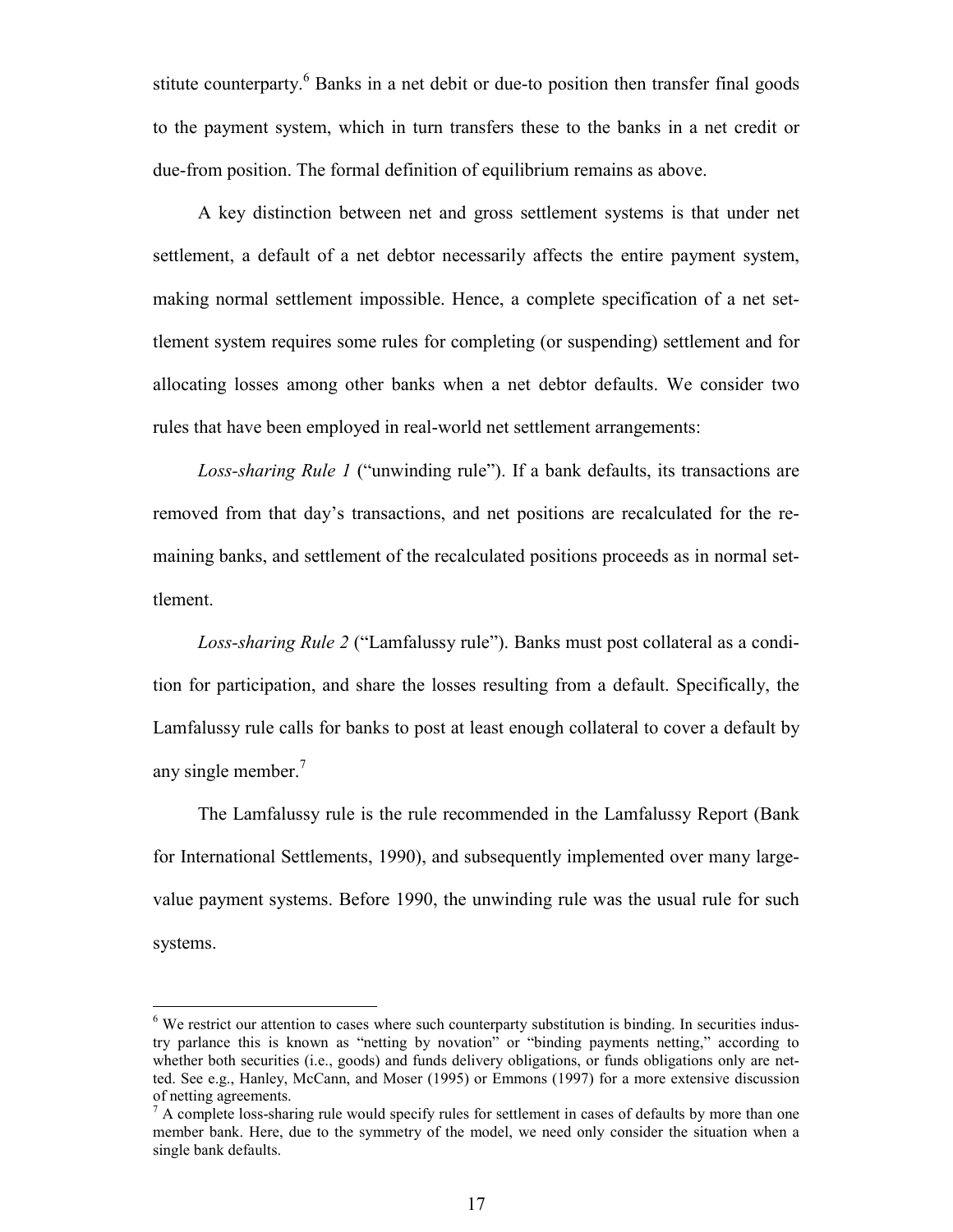Under net settlement, the following result is immediate:

*Proposition 3. Under conditions (a), (b) and (c) of Lemma 1, under net settlement only an all-deliver, all-settle equilibrium is possible. Any equilibrium under a Lamfalussy loss-sharing rule is dominated by an equilibrium under an unwinding rule.*

Proof: First suppose that the unwinding rule is in effect. Consider the typical bank's settlement decision in period  $t = 2$ , where all banks have delivered their intermediate goods in period  $t = 1$ . Then settlement will always occur since the net position of every bank is zero. In other words, there is no opportunity for strategic default, since there is no obligation to default on.

Now consider the incentives of banks to deliver intermediate goods in period  $t = 1$ . If a bank *i* fails to deliver in  $t = 1$  but takes delivery of an intermediate good, then in period  $t = 2$ , bank *i* has  $F + C$  final goods and a net debit position of *P*. As was the case with gross settlement, bank *i* ends up with  $max{F + C - P, \alpha(F + C)}$  < *F* final goods, whereas if bank *i* had delivered an intermediate good, it would end up with *F* final goods. Hence banks have an incentive to deliver at  $t = 1$ , which in turn automatically implies settlement in symmetric equilibrium.

Thus, in period *t=*0, bank *i* has an incentive to contract with other banks at  $t = 0$ , as long as other banks wish to contract. And since bank *i* can credibly offer bank *i-*1 a payoff higher than what *i-*1 can achieve in autarky, and vice-versa for banks *i+*1 and *i*, then in equilibrium banks will always trade, deliver and settle.

Finally, implementation of the Lamfalussy rule requires posting of collateral, which results in an opportunity cost to banks. From the discussion above, collateral is not needed guarantee delivery or settlement. Hence, implementation of such a rule also results in delivery and settlement, but at a positive opportunity cost.

Q.E.D.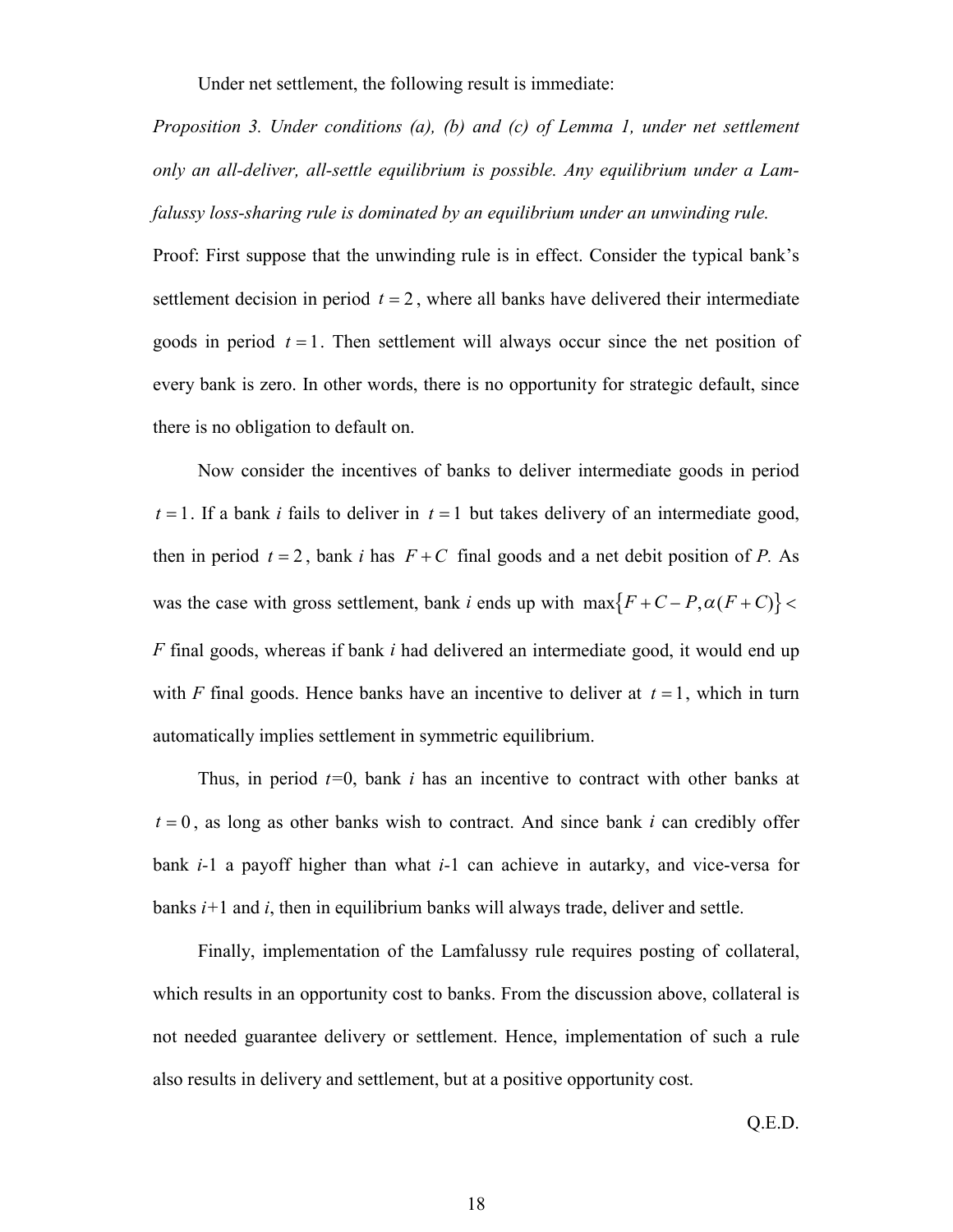Proposition 3 spotlights a key advantage of net settlement over RTGS, which is that net settlement can eliminate gridlock equilibria, without the need for either a system by which banks can make future inflows (manna endowments) attachable, or for a collateral facility. Net settlement is effective because it de facto gives absolute priority to offsetting claims, since such claims are automatically discharged under net settlement rules.<sup>8</sup>

Another noteworthy aspect of net settlement is that a bank's membership in a payment system that settles on a net basis generates a kind of network effect. Consider, for example, a four-bank, four-type version of the model, where the payment system settles on a net basis. The fact that all four banks belong to the system generates benefits for all banks, in the sense that gridlock equilibria are excluded. Hence, a network effect is generated in the usual sense that the social benefit of a bank's membership exceeds the bank's private benefit.<sup>9</sup> This occurs even though each one of the banks is never a direct counterparty to one of the other banks.

### **5. CHANGES IN BANKRUPTCY PAYOFFS**

 $\overline{a}$ 

In this section we will investigate the effects of bankruptcy rules on the payments systems we have established. The results shown above were derived for fairly sharp restrictions on model parameters and particularly on the bankruptcy shares  $\alpha$ and  $\beta$ . Lemma 1 requires that these parameters be set in such a way that there are deviations from absolute priority, but Lemma 1 also requires that debtors bear a signifi-

 $8$  It is the legal guarantee of the finality of net settlement which is the key to establishing this priority. The link between finality and priority in net settlement has been noted by many observers. See, for example the discussion in Emmons (1997, pp. 39-41).

<sup>&</sup>lt;sup>9</sup> See Weinberg (1997) for a general discussion of network effects in payment systems.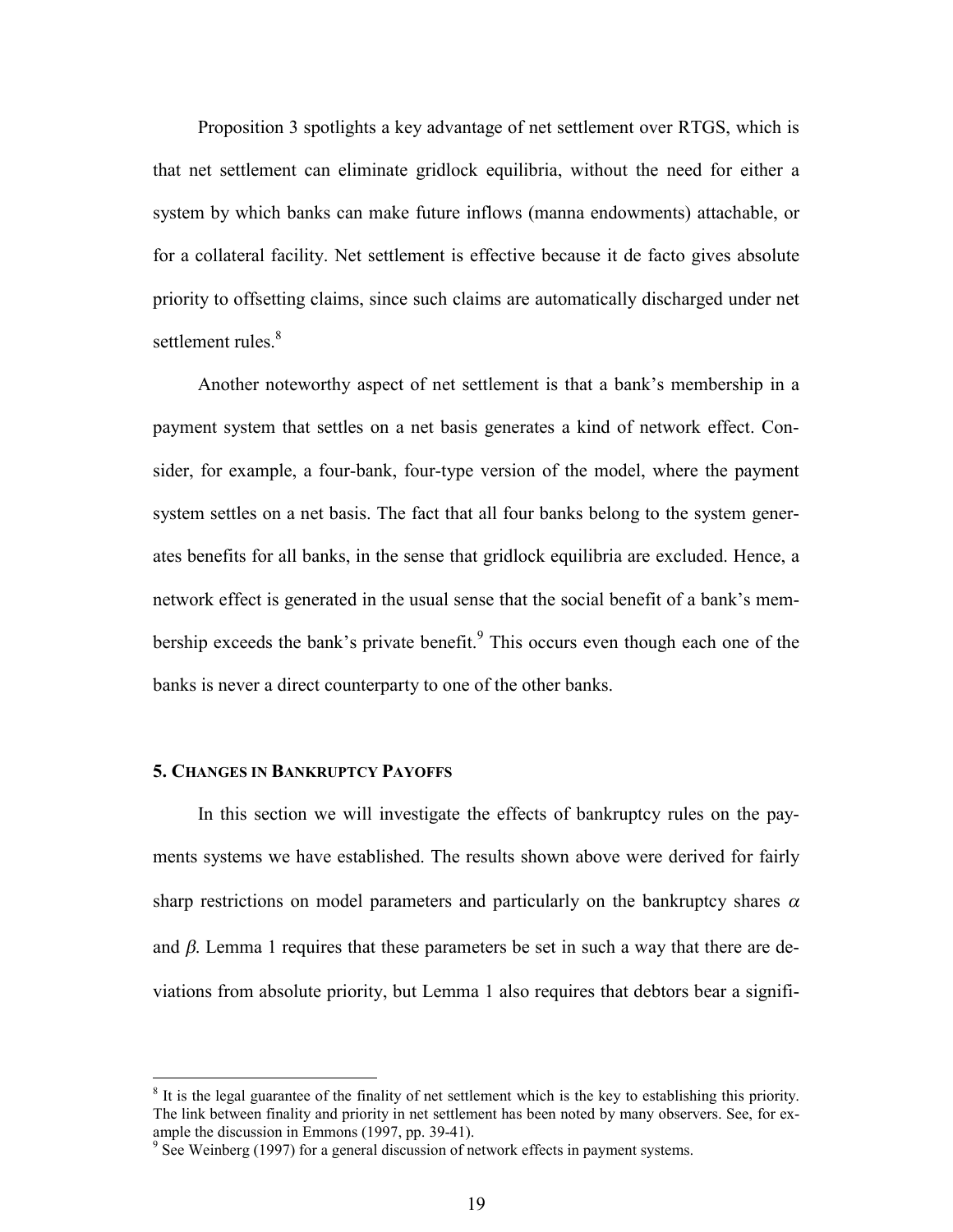cant share of the costs of default. We now consider the effects of variations in these parameters.

It is clear that problems with coordination failures will diminish as creditors' priority increases, i.e., as the debtor's share  $\alpha$  is driven to zero and the creditor's share  $\beta$  approaches unity. In other words in this simple structure, bankruptcy rules maintaining strict priority encourage settlement.

What about the opposite situation, where enforcement of priority rules is further relaxed? Consider the situation where the value of the creditor's share  $\beta$  is quite small (possibly zero) and the value of the debtor's share  $\alpha$  approaches unity. As  $\alpha$  increases, eventually conditions (7) and (12) will hold, but condition (11) will fail. In words this means that "mutually assured default" is still guaranteed, but that "mutually assured settlement" cannot occur. Hence if all banks deliver at  $t = 1$ , then under gross settlement banks will always find default optimal. "All deliver and all default" is not a symmetric equilibrium, however, so in this case the only possible symmetric equilibrium is autarky. We will denote the region of the  $\alpha, \beta$  space where this case occurs (in the absence of attachable manna) as the region of *inherent mistrust*, since in this case optimistic expectations concerning counterparties' willingness to settle are by themselves insufficient to sustain trade. Likewise, governmental guarantees of settlement would be of little value in this case, as settlement guarantees would not give banks an incentive to supply intermediate goods.

This situation can be rectified if manna endowments are large enough, and if banks have some means of precommitting to make these attachable. A collateral facility may also be effective, but it will require prohibitively high levels of collateral as default incentives grow. In addition to preventing defaults at the settlement stage, the collateral requirement must also address the problem of potential delivery failures. To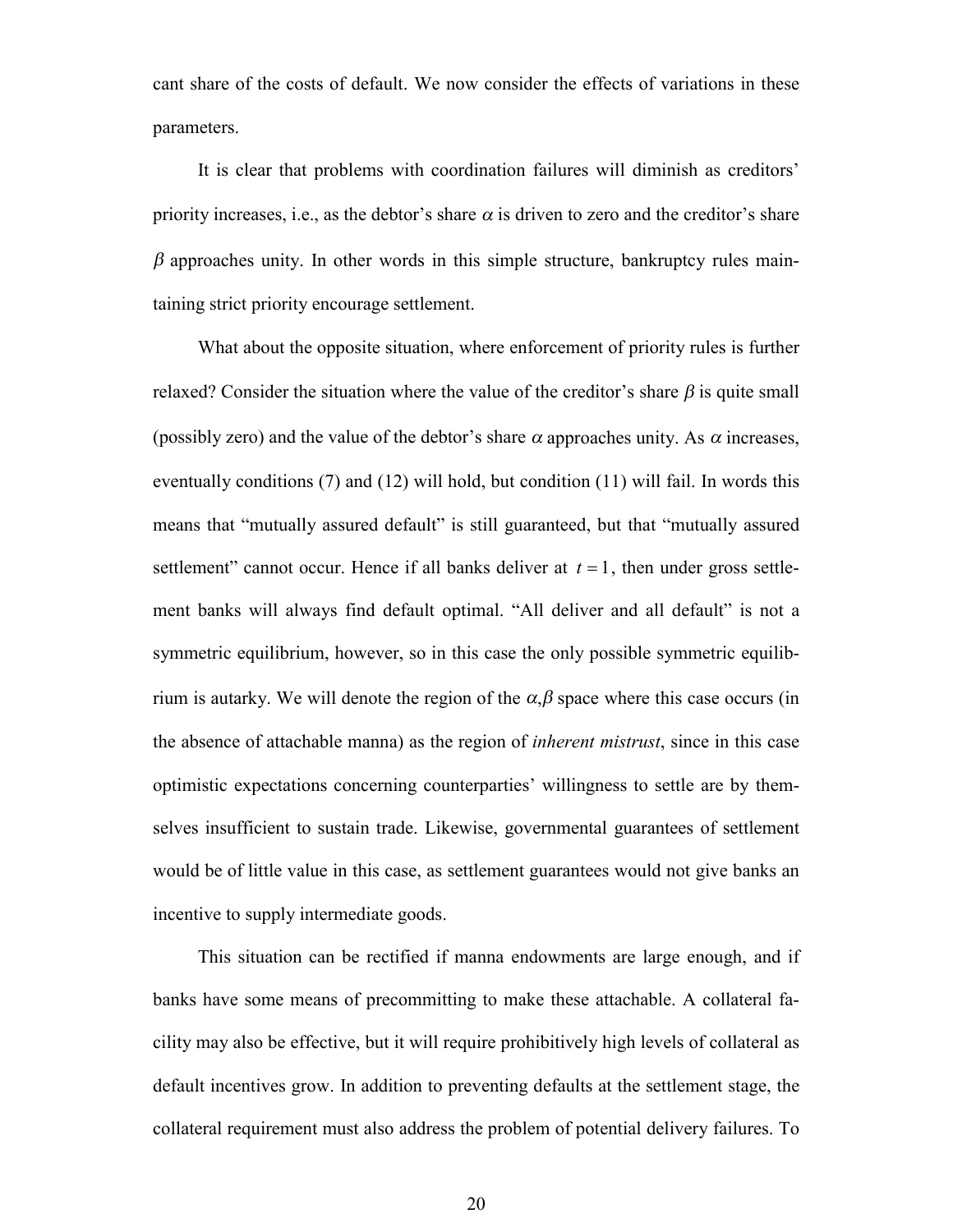see this, consider the case of a bank that takes delivery of an intermediate good, but that does not deliver. The bank then has  $F + C$  final goods and a settlement obligation of *P*. For sufficiently large  $\alpha < 1$ , the bank's payoff from not delivering and defaulting on its settlement obligation, which is  $\alpha(F+C)$ , must exceed its payoff from delivering and settling, which is *F.* Collateral requirements must be large enough to counteract this incentive.

*Proposition 4. Suppose that*  $\alpha$  *and*  $\beta$  *fall in the region of "inherent mistrust." Then, under gross settlement*

- *(a) If banks cannot precommit to making their manna endowments attachable, then autarky prevails;*
- *(b) If banks can precommit to making their manna endowments attachable, then for sufficiently large manna endowments, the all-deliver, all-settle equilibrium prevails.*
- *(c) An all-deliver, all-settle equilibrium is also possible with a collateralization requirement, but the collateral requirement must satisfy conditions (15) and*

$$
F(1-\gamma) + C\gamma > \alpha (F+C)(1-\gamma)
$$
\n(17)

*and this equilibrium is dominated by the equilibrium in (b);*

*Under net settlement, the following hold*

- *(d) Under an unwinding rule, autarky prevails;*
- *(e) Under a Lamfalussy rule, then an all-deliver, all-settle equilibrium occurs if the collateral requirement satisfies condition (17), but this equilibrium is dominated by the equilibrium in (b).*

Proof: Parts (a) and (b). By the discussions above, autarky is the only possible equilibrium if there is no manna endowment. If the manna endowment is large enough to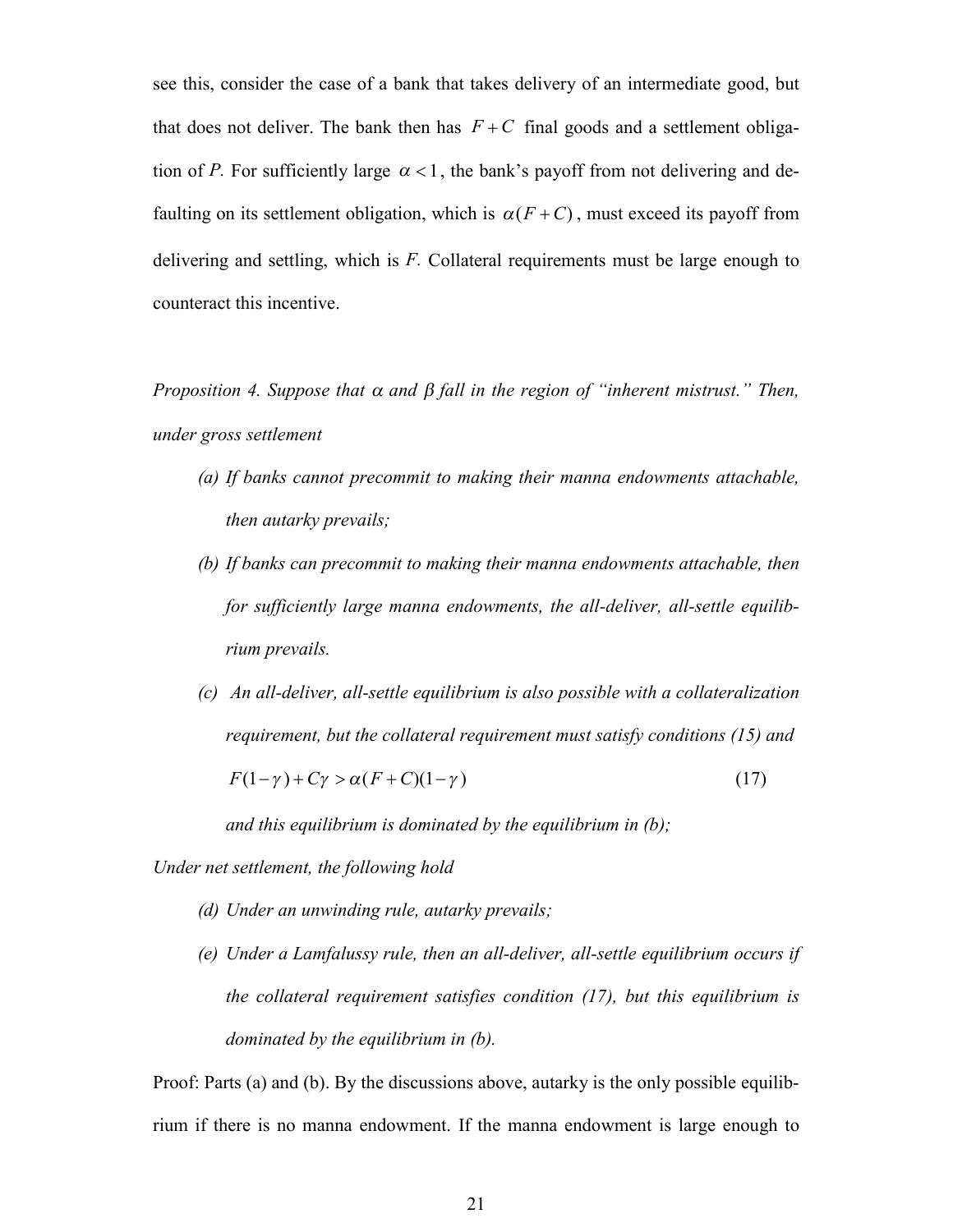guarantee that  $(11)$  holds when manna is attachable, then  $(a)$  and  $(b)$  follow by arguments in the proof of Proposition (2).

Part (c). If the collateral requirement satisfies (15), then mutually-assured-default condition (7) is reversed. Note also that for small values of  $\beta$ , then a collateraladjusted value of mutually-assured-settlement condition (11) is automatically satisfied for  $\gamma$  satisfying (15).

Now consider the delivery stage. Suppose that a collateral facility is in place with a collateral requirement  $\gamma$ , leaving banks  $1-\gamma$  intermediate goods with which to trade. If a bank deviates from an equilibrium where all banks deliver and all settle, by taking delivery and not delivering, then at the beginning of period  $t = 2$  it will have  $F(1-\gamma) + C(1-\gamma)$  final goods and a net debit position of  $P(1-\gamma) \in$  $(C(1-\gamma), F(1-\gamma))$ . If the bank settles it gets  $F(1-\gamma) + C - P(1-\gamma)$  which is less than  $F(1-\gamma) + C\gamma$ , which would have been its final goods allocation, had it delivered its intermediate good. If it defaults, it retains  $\alpha(F+C)(1-\gamma)$  final goods, but forfeits its collateral  $\gamma$ . Thus for a collateral requirement satisfying (17) then the bank will always be better off delivering at  $t = 1$  than not, and it follows that banks will contract at  $t = 0$ . As in Proposition 3, a collateral requirement implies a positive opportunity cost.

Part (d). To analyze this case under net settlement, we note that condition (15) is irrelevant, since delivering banks automatically settle under net settlement. However, condition (17), and hence a collateral requirement, is necessary in order to give banks an incentive to deliver. Hence an unwinding rule which lacks a collateral requirement cannot work in this case.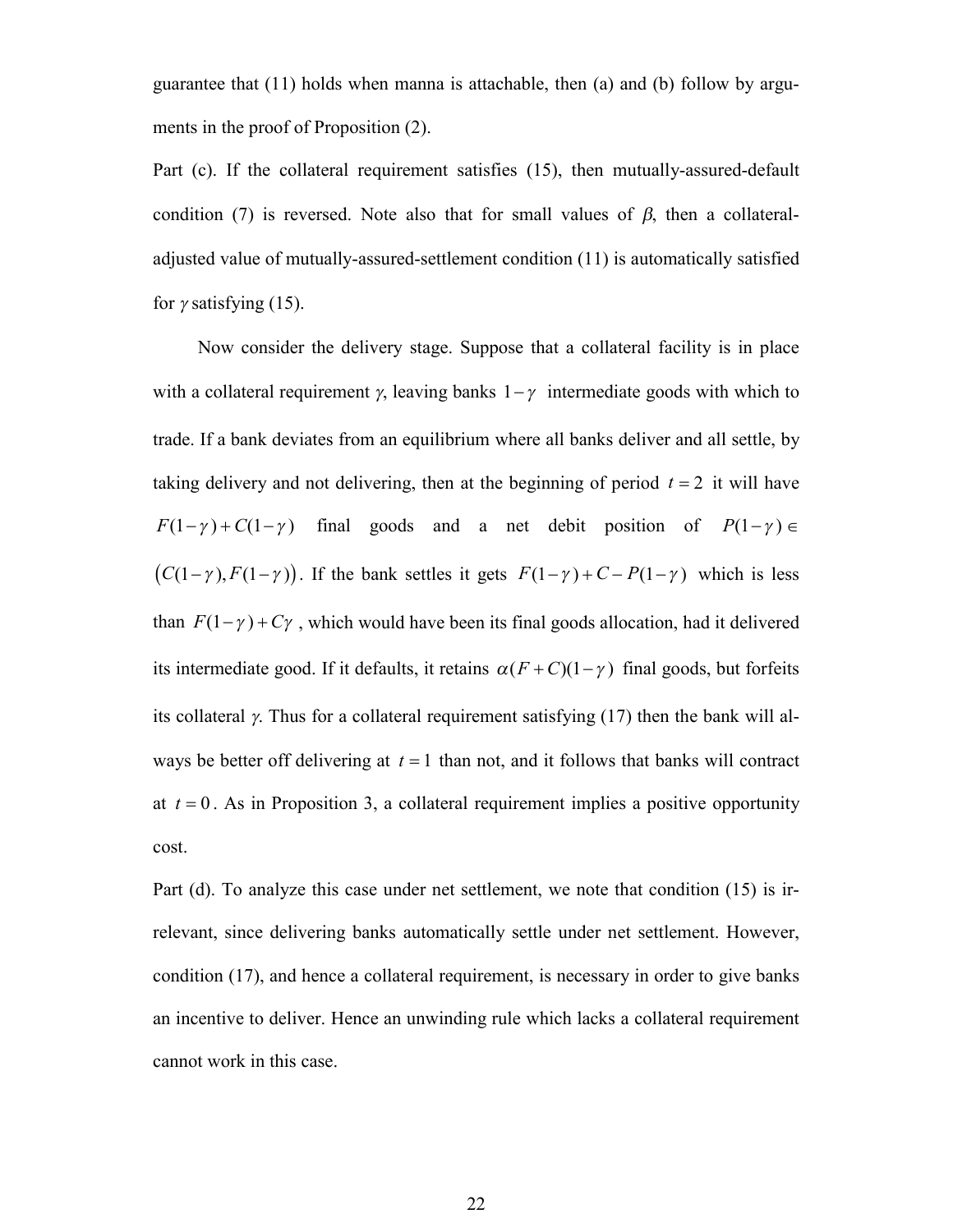Part (e). From arguments above, if the Lamfalussy collateral requirements satisfy (17), then banks will have an incentive to deliver.

Q.E.D.

Proposition 4 establishes that trade can occur in the case of "inherent mistrust" under either gross or net settlement. As in Proposition 3, gross settlement requires either attachability of banks' manna endowments or the use of a collateral facility. Greater amounts of collateral are required as creditors' priority diminishes, so opportunity costs increase. In the case of net settlement, weakened creditors' priority (relative to Proposition 3) also leads to a greater (positive versus zero) collateral requirement being necessary to ensure settlement. The additional restriction on collateral comes from the possible deviation of defaulting without delivering the intermediate goods, a deviation which was automatically dominated under the assumptions of the earlier theorems.

In the case of inherent mistrust, Proposition 4 suggests that either net or gross settlement may dominate, depending on circumstances. If banks' manna endowments can be made attachable, then gross settlement may be able to support trade without the use of a collateral facility. If collateral must be used, then net settlement will dominate gross: The amount of collateral required under gross settlement is weakly higher than the collateral required under net settlement, since the former collateralization requirement must satisfy both conditions (15) and (17), whereas the latter need satisfy only condition (17). For example, in the extreme case where intermediate good prices approach their upper limit  $F(1-\gamma)$ , the creditor's bankruptcy share  $\beta$  is zero, and the debtor's bankruptcy share  $\alpha \uparrow 1$ , then condition (15) tends to

$$
\gamma \ge \frac{(F/C)}{2 + (F/C)}\tag{18}
$$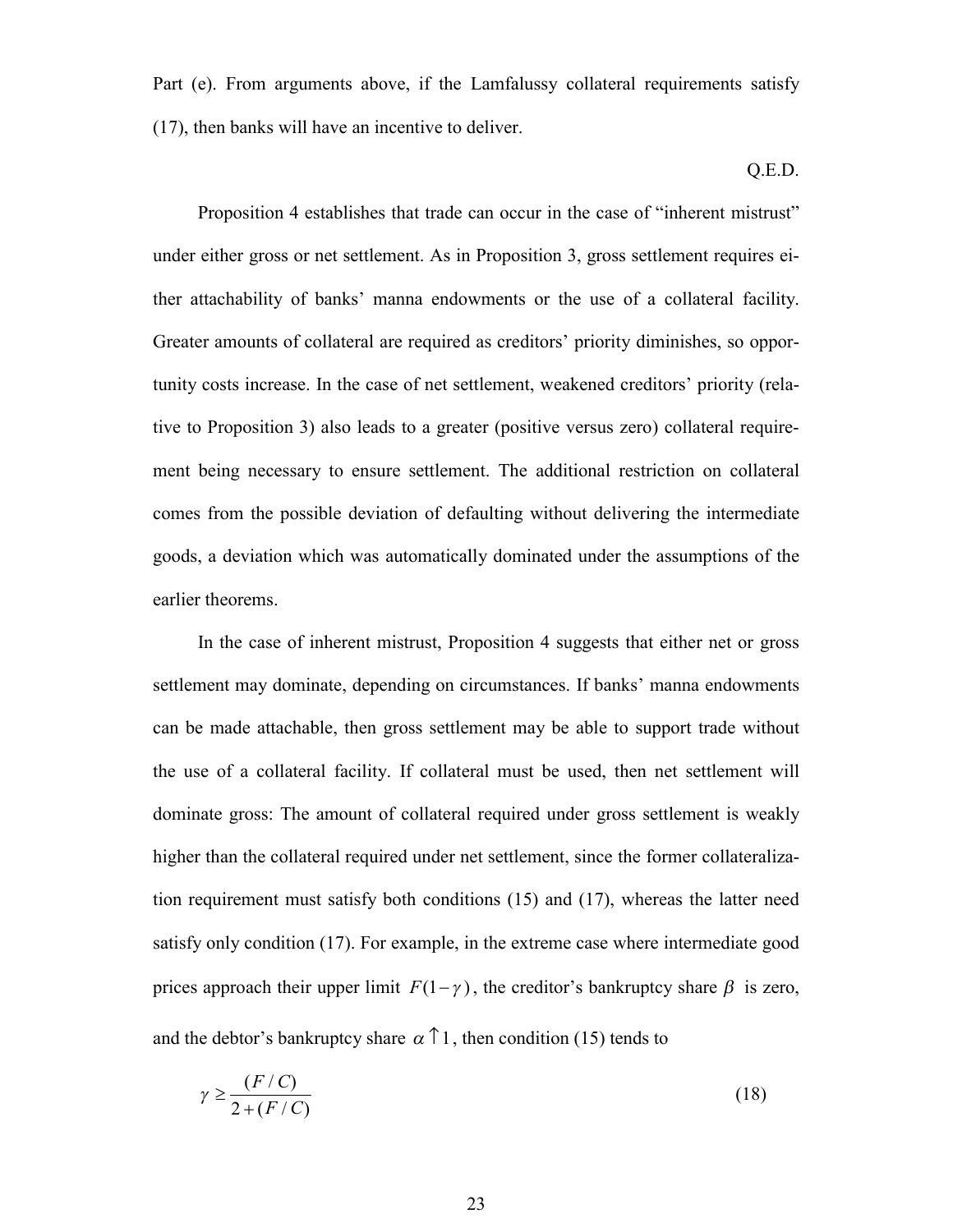which exceeds  $\frac{1}{2}$  for  $F/C$  sufficiently large, whereas (17) tends to

$$
\gamma > \frac{1}{2} \tag{19}
$$

In other words, where the temptation to default is great, a collateral requirement of one-half (plus epsilon) of each bank's endowment will guarantee delivery and settlement under net settlement, whereas a higher collateral requirement will be sometimes be needed under gross settlement.

# **6. MULTIPLE TRADING ROUNDS**

We now consider a variation of the model where there is a second round of trading. This modified model will allow us to consider the costs associated with delay in settlement; for a more detailed discussion of these issues see e.g., Kobayakawa (1997), Angelini (1998), or Kahn and Roberds (1998b).

Formally, there are now three additional time periods, i.e.,  $t = 3,4,5$  (see Figure 1 for a schedule of events in the extended model). Banks who have not contracted for delivery of an intermediate good may now do so during period  $t = 3$ . During the period  $t = 4$ , it is possible for banks who have not already delivered intermediate goods to customize and deliver these goods. Production and delivery of the final good (barring default) can now take place during period  $t = 5$  as well as during  $t = 2$ . Consumption of the final good now occurs at  $t = 5$ . However, production is less efficient during the "afternoon" (in period  $t = 5$ ) than in the "mornings" (in period  $t = 2$ ), so one unit of an intermediate good yields only  $\delta F$  units of utility, where  $F^{-1} < \delta < 1$ . The intuition is that trades that must be conducted late in the day are somewhat less valuable than if the trades are conducted early on. The presence of the discount factor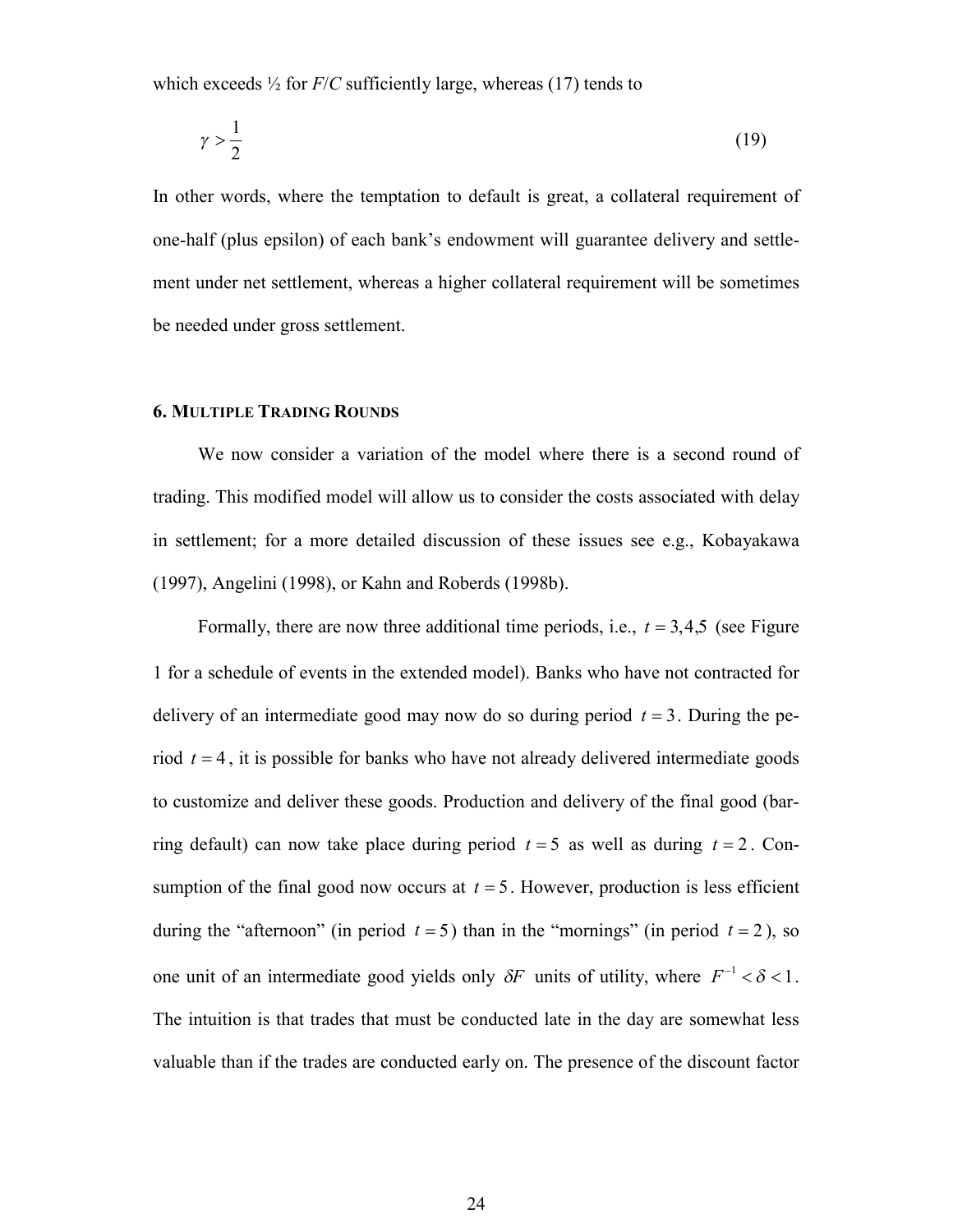places a lower ceiling on intermediate good prices if trading occurs in the afternoon, in which case  $P < \delta F$ .

It is now necessary to extend the strategy space to accommodate the additional round of trading. Under a real-time gross settlement system, settlement in the form of final good transfers can occur in either the morning  $(t = 2)$ , or in the afternoon  $(t = 5)$ . Hence, we redefine  $\sigma$  as  $\sigma = (\tau, d, s, \tau', d', s')$ , where  $\tau, d$ , and *s* are as before. The component  $\tau'$  represents a bank's decision to contract at  $t = 3$ ,  $d'$  is its  $t = 4$ afternoon delivery decision, and  $s'$  represents the bank's settlement decision at  $t = 5$ . Under the net settlement system, there is only one daily settlement, at  $t = 5$ , i.e., the net settlement system operates as a "delayed net settlement" (DNS) system, so under net settlement  $s = 0$  automatically. The following result describes symmetric Nash equilibria in the two-round game under gross and net settlement.

*Proposition 5. With two rounds of trading, suppose that conditions (b) and (c) of Lemma 1 hold for the case where banks' manna is not attachable. Then under RTGS*

- *(a) The equilibria described in Propositions 1 and 2 are also equilibria in the two-round case.*
- *(b) If there is no precommitment of manna endowments and no collateral facility, an equilibrium can occur where all banks deliver and all banks settle, but with delay.*
- *(c) The delayed equilibrium in (b) is dominated by the all-settle, all-deliver equilibrium without delay. However, the delayed equilibrium dominates autarky.*

*Under net settlement,*

*(d) Only the all-deliver, all-settle equilibrium is possible.*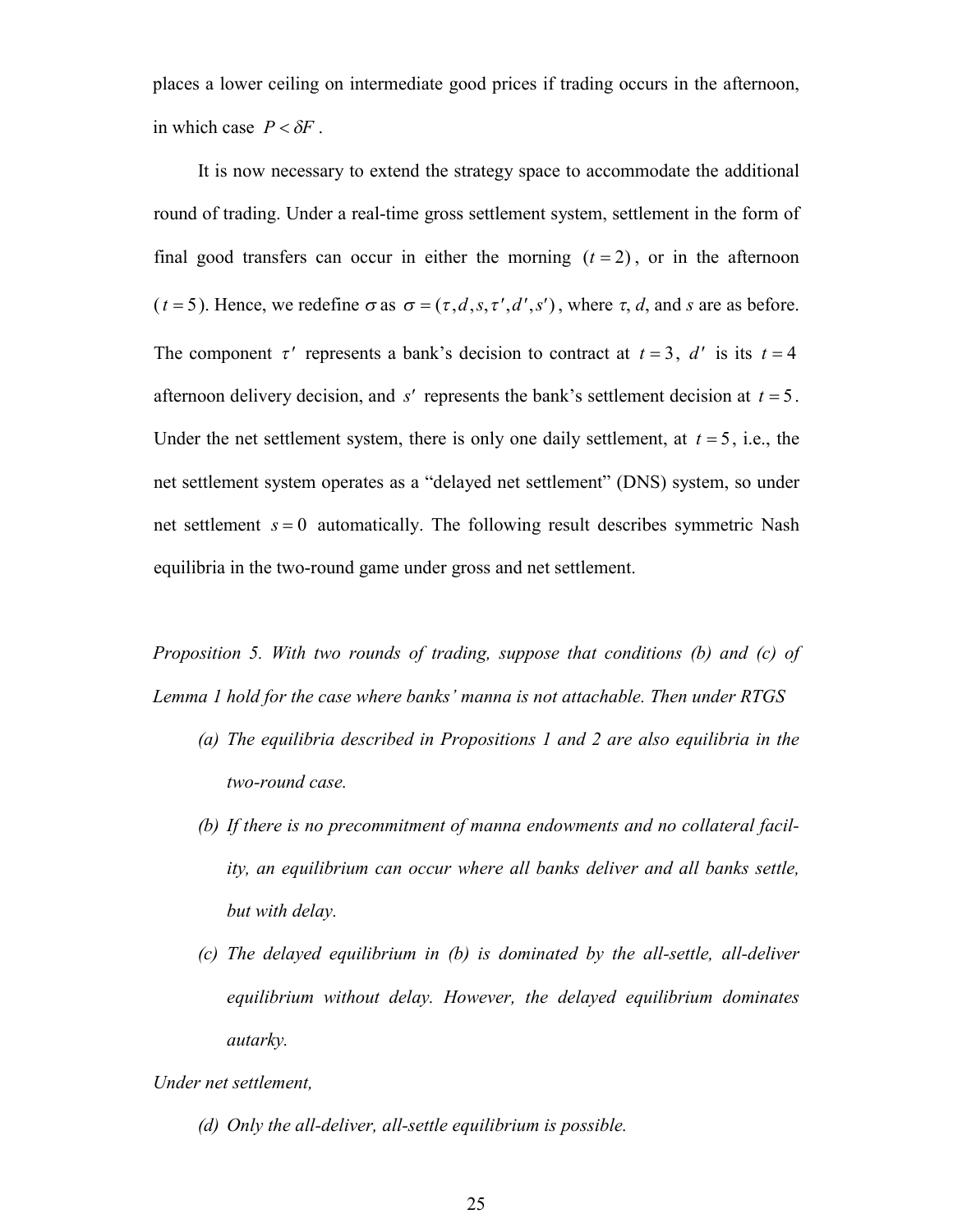Proof: Parts (a) and (b). Under RTGS with an additional round of trading, it is straightforward to show that the equilibria described in Propositions 1 and 2 are feasible and remain equilibria for the two-round case.

Part (c). Using the same arguments as above, if banks believe that settlement will occur at  $t = 5$ , but not at  $t = 2$ , then they will find it optimal to deliver intermediate goods in period  $t = 4$ , and to contract for delivery in period  $t = 3$ . Because afternoon production is less efficient, however, an equilibrium where all banks deliver and settle in the afternoon will be dominated by the equilibrium where all banks deliver and settle in the morning. Banks would like to try and induce earlier trading by offering their potential suppliers higher prices ( $\geq \delta F$ ) at *t*=0. But if the suppliers' belief is that early settlement will not occur, then such an offer is not credible.

Part (d). Now consider net settlement for the case where there is one daily settlement, i.e., at the end of period  $t = 5$ . In this case, there is no delayed equilibrium since banks have an incentive to bid up the price of the intermediate good, so as to obtain it in the morning. In contrast to gross settlement, such bids are credible under net settlement because there is no possibility of mutually assured default at the final stage.

Q.E.D.

Proposition 5 illustrates yet another potential advantage of net settlement over gross, which is that net settlement can eliminate equilibria where fear of default leads to costly delays in trading and settlement. As in Proposition (2), the key feature of net settlement in preventing trading delays is its "built-in" assignment of priority to bank's trading counterparties.

Finally, we note that delay costs would also result if the RTGS system were reconfigured as a "delivery versus payment" (DVP) system. Suppose that the payment system were reconfigured so that intermediate goods could only be bought with other

26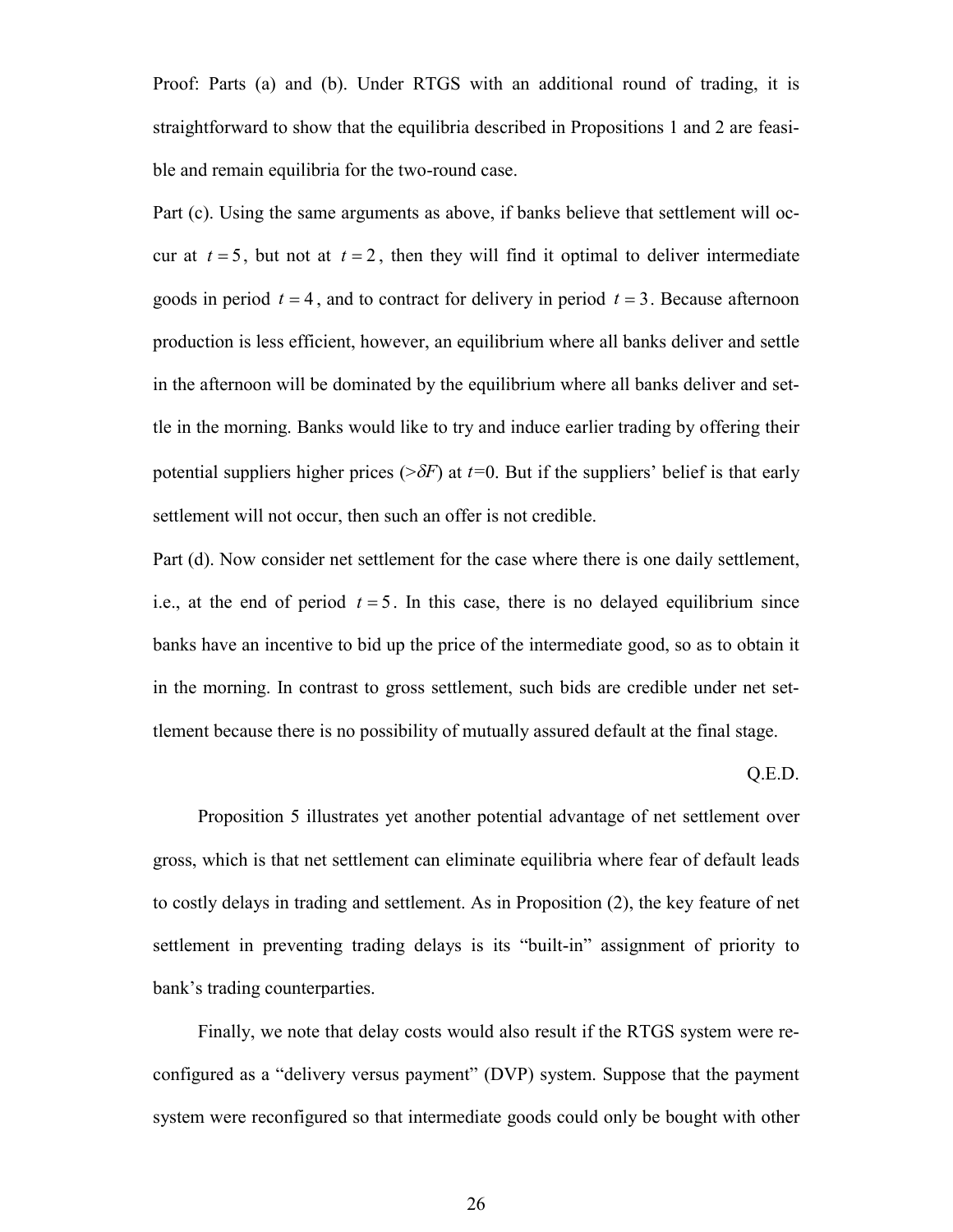goods, not promises to deliver goods at the close of business. Within the context of this model, such activities are simply an alternative interpretation of the collateralized payment arrangements. Under this reinterpretation, banks would then have to purchase one another's intermediate goods with their own intermediate goods, leading to a loss in production, or wait until their manna endowments arrive at  $t = 2$ , again implying a loss in production.

## **7. IMPLICATIONS**

The discussion above shows, perhaps surprisingly, that net settlement can offer advantages over gross in terms of reducing defaults. Gridlock equilibria that occur under gross settlement do not occur under net settlement arrangements (Propositions 1 and 3). Net settlement can also eliminate equilibria in which trading is delayed (Proposition 5). In situations where collateral is needed to effect settlement, a net settlement system may require less collateral than does a gross settlement system (Propositions 2, 3, and 4). Gross settlement can be made more efficient if banks can establish a facility for making their incoming payments attachable, but enforcing attachability may be difficult in practice. In some cases (with the exception of the "inherent mistrust" environment of Proposition 4), a government guarantee would be sufficient to effect settlement, but in practice governments may be reluctant to extend blanket guarantees to all payment system participants.

As noted above, in our setup net settlement often dominates because it offers an easy way of enforcing creditors' priority. By substituting each party's original payment obligation with an obligation to a centralized counterparty, .a net settlement system can allow for offsets that could not occur under a decentralized (i.e., gross)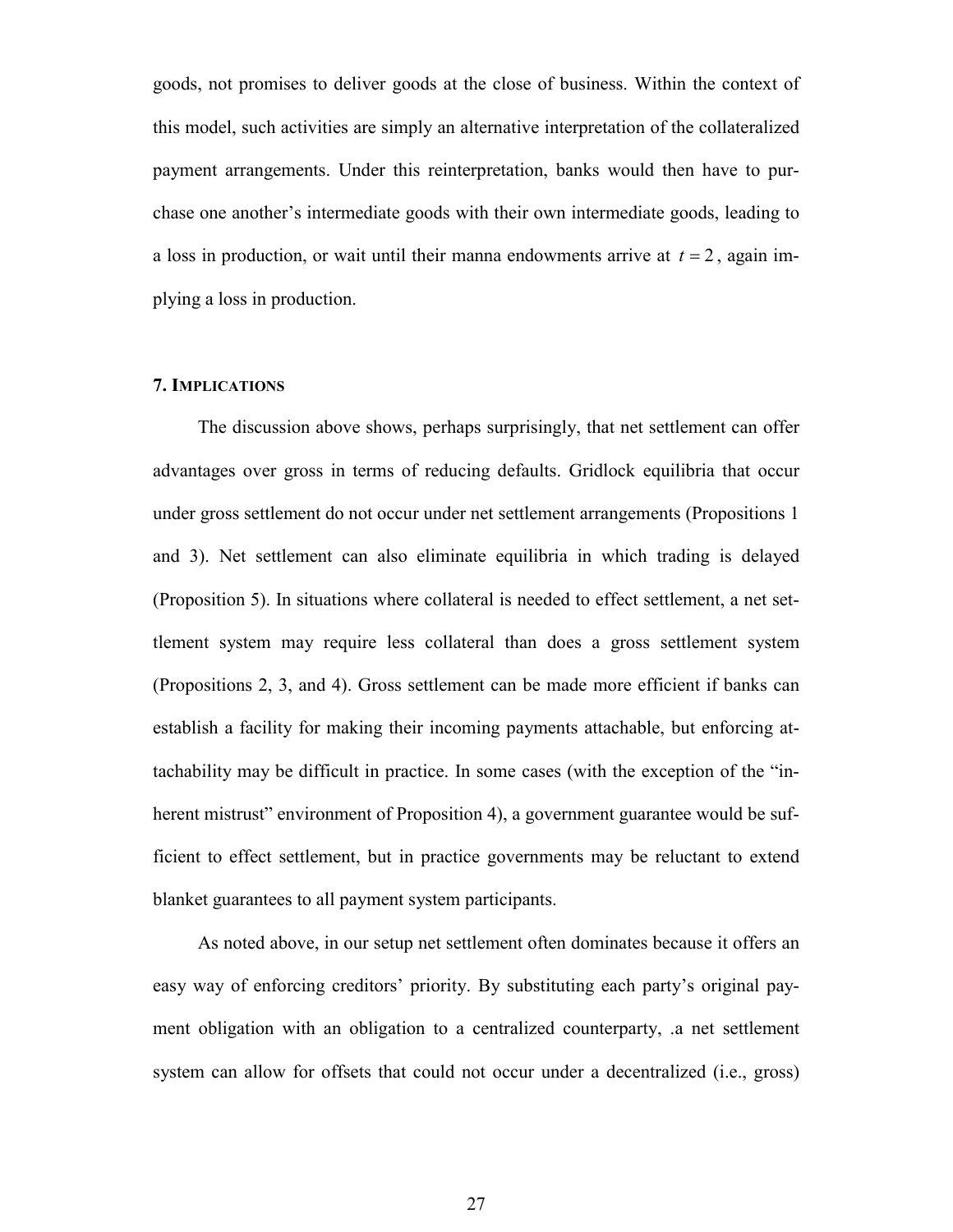settlement system. In other words, netting in effect replaces a difficult-to enforce debt obligation with another, inherently more enforceable one.

This view of netting is related to one advanced by Green (1997). In Green's model, debt obligations are ex post either perfectly enforceable or completely unenforceable, according to whether debtor and creditor are spatially separated. Under gross settlement, distortions can result when some creditors become physically separated from their debtors, causing them to have to clear their debt through third parties at less than full value. Green shows that a net settlement system can improve welfare by allowing agents' original obligations to be replaced with a set of (enforceable) net claims.10 By contrast, in our model no debt contracts are ruled out a priori, but all contracts are only imperfectly enforceable. The inefficiency of gross settlement stems from either the presence of dominated equilibria (gridlock) or higher shadow costs of debt issue resulting from collateral requirements necessary to preclude such equilibria. As in Green's setup, the efficiency of net settlement stems from the substitution of more enforceable claims held by a central counterparty for a less enforceable set of decentralized claims.

We believe that the capacity of netting to reduce settlement risk is an important factor behind the historical predominance of net settlement arrangements for largevalue transactions. The widespread use of net settlement arrangements among banks dates back at least to the Middle Ages (see DeRoover 1948). In U.S. banking history, net settlement arrangements predominated before the founding of the Federal Reserve (see Cannon 1910) and net settlement arrangements continue to be employed today. The netting of settlement obligations has also been an important component of arrangements for settling trades in many types of financial instruments (see Baer,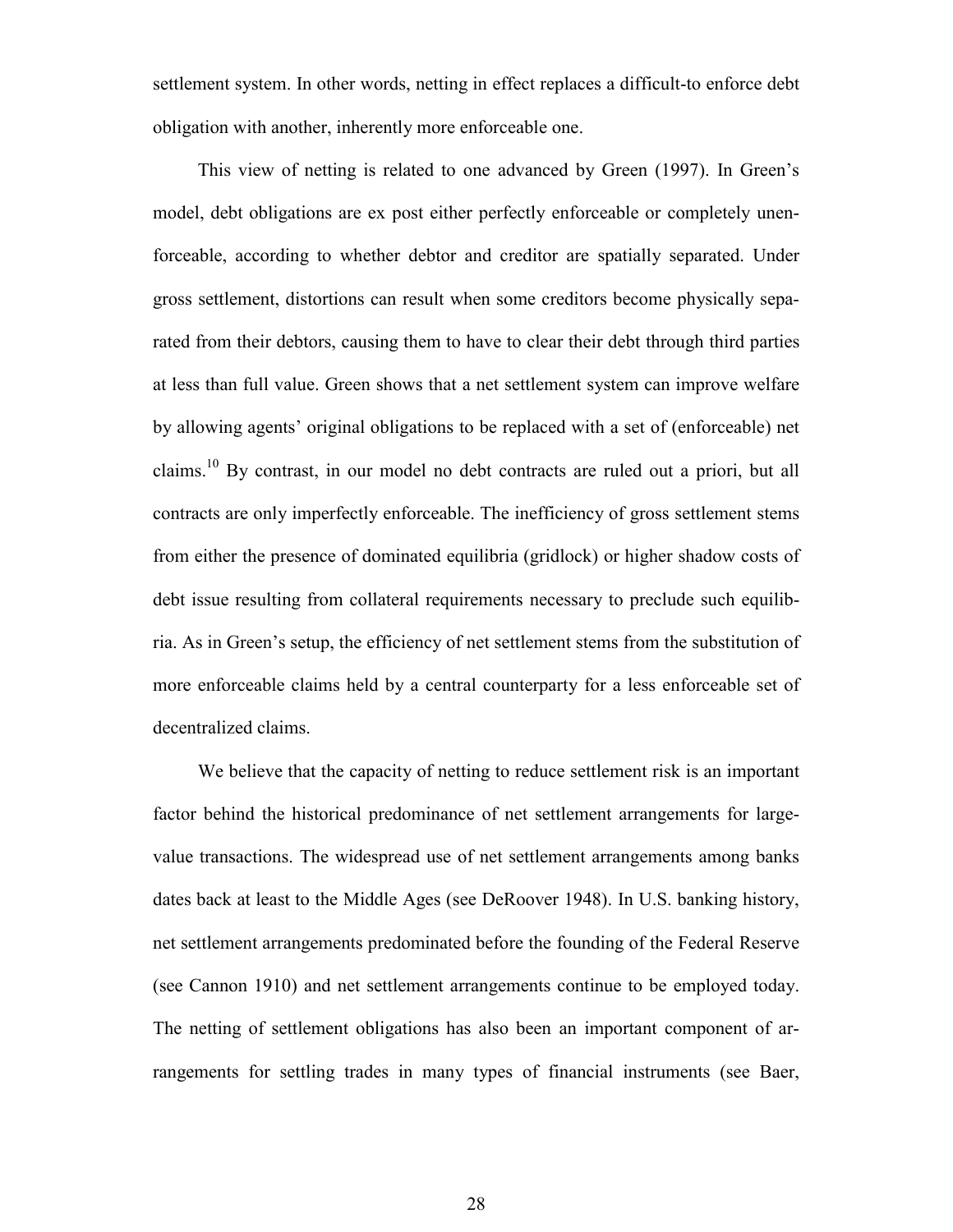France, and Moser 1995). And as recently as the early 1990s, most large-value payment systems in the developed countries were settling on a net basis (see Folkerts-Landau, Garber, and Schoenmaker 1996).

Our analysis has abstracted from some disadvantageous of netting systems that have been modeled elsewhere. A number of papers on net settlement (Angelini and Giannini 1994, Emmons 1995, Schoenmaker 1995, McAndrews and Roberds 1999) emphasize the tendency of netting systems to focus credit risk within a central counterparty. Kahn and Roberds (1998a) show how the presence of a strategic default incentive can lead to an increase credit risk when payments are made in a net settlement system, relative to a gross settlement system that employs DVP. Likewise, Freixas and Parigi (1998) show that net settlement may lead to welfare losses by discouraging early liquidation of insolvent banks. Given these drawbacks, the general integrity of a net settlement system will require the imposition of some risk controls (such as imposing position limits, capital requirements, etc.), plus some agreement for sharing losses among system participants. However, an agreement that spreads losses over participating banks can also dilute banks' incentives for mutual monitoring, potentially leading to moral hazard problems (Rochet and Tirole 1996).

As we have pointed out, net settlement arrangements have been coping with such problems for centuries, through a combination of membership requirements, risk controls such as position limits, and appropriate levels of mutual monitoring. We believe that the advantages of net settlement systems that our analysis of strategic defaults has revealed provides a better understanding of the prevalence of the use of netting systems than earlier work might have suggested.

<sup>&</sup>lt;sup>10</sup> Freeman (1996) shows that the availability of free intraday loans from the central bank will have the same effect as netting.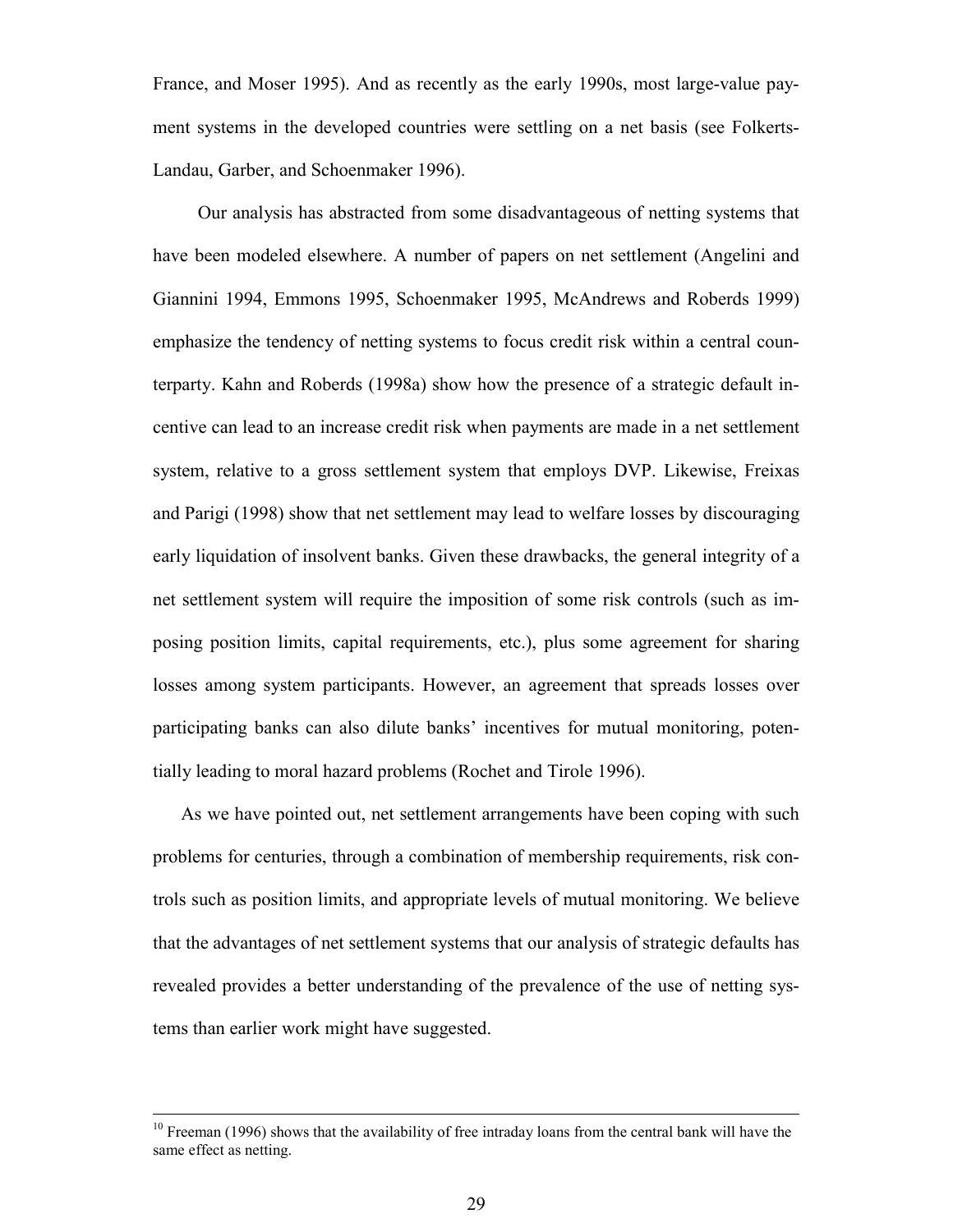Both the analysis above and the historical tradition of net settlement clearly run counter to the recent changeover of many large-value systems from net settlement to gross settlement systems. By the end of the year 2000, most large-value payment systems in the developed countries will be operating as RTGS systems. This trend is probably driven by issues that are not included in our model. In particular, some of the impetus for different countries to adopt RTGS systems was to provide a standard interface for possible multicurrency and multicountry settlement arrangements. Furthermore, the cost of operating RTGS systems has probably declined relative to netting systems, as information and communication technologies have improved. Legal enforcement of netting agreements is weak in some countries, putting net settlement at a disadvantage to gross settlement in a way our model does not address. Notwithstanding these reasons for the trend toward RTGS, our analysis leads to the conclusion that one should not interpret this trend as proof that RTGS systems are inherently superior or less risky than netting systems.

Our comparative analysis of RTGS and netting systems suggest that some commonly understood advantages of RTGS systems are only available when DVP is employed. The major advantages of netting are not necessarily its reduced need for liquidity (although one of the advantages we find is the reduced need for collateral in netting systems), as is usually discussed, but its greater facilitation of timely trading, and the reduced incentives participants have to default strategically, in anticipation of others' default. When deciding on the design of a payment system, and choosing between a gross or a net settlement system, these advantages should be understood and balanced against any central-counterparty risk that might arise in a netting system.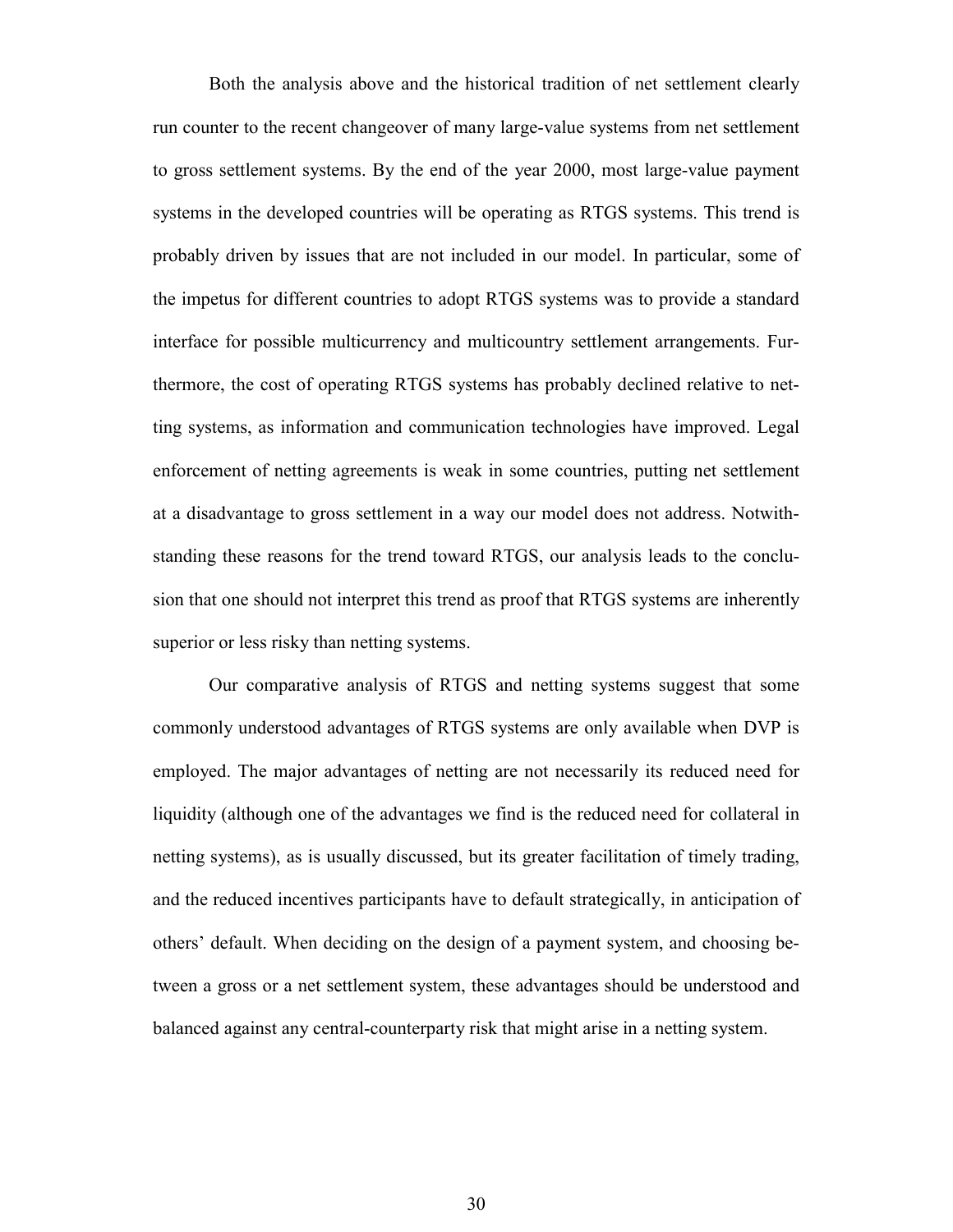### **8. CONCLUSION**

Our analysis of strategic default in settlement systems has revealed some largely unexplored advantages of net settlement systems. By modeling the trading economy that generates the demand for payment services, we've also been able to draw clear distinctions between gross settlement systems that use delivery versus payment and those that don't do so. Previous comparative analyses of gross and net settlement arrangements have focused on the credit risk of the central counterparty in net settlement arrangements and on the incentives for participants to alter the risk of their portfolio under net settlement. Here we have compared strategic default incentives in net settlement systems and in gross settlement systems with and without DVP. We find that net settlement systems avoid certain "gridlock" situations, which may arise in gross settlement systems in the absence of DVP. In addition, net settlement systems can economize on collateral. Finally, net settlement can avoid delays in trading that can occur in gross settlement systems. Extending this analysis to more complex environments will be the subject of future research.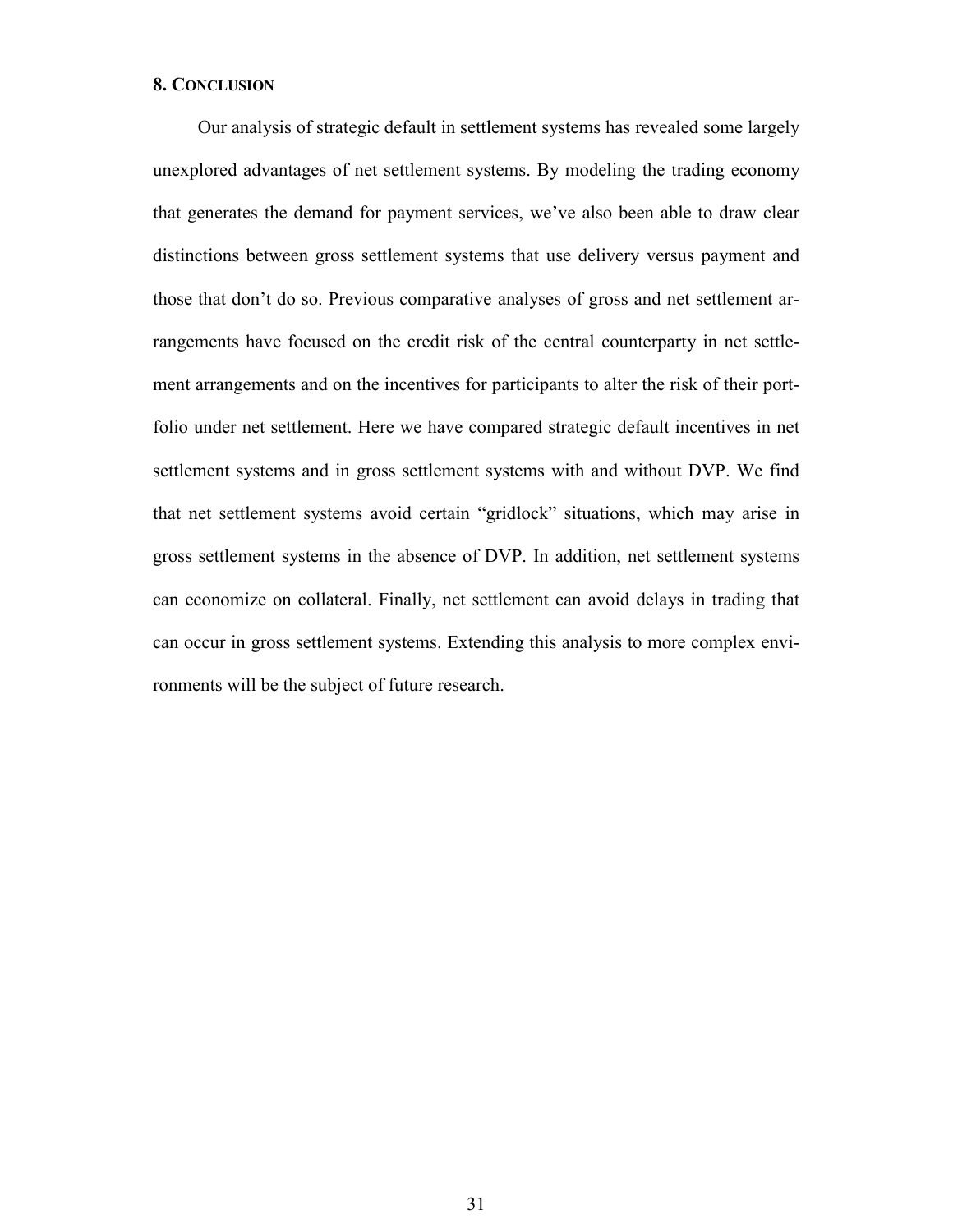## **FIGURE 1: TIMING OF EVENTS IN THE MULTIPLE-ROUNDS MODEL**

- Period 0: Banks endowed with intermediate good Morning contracting occurs
- Period 1: Morning customization of intermediate goods Delivery of intermediate goods
- Period 2: Manna arrives

Morning production of final goods

Morning settlement (optional under RTGS)

- Period 3: Afternoon contracting occurs
- Period 4: Afternoon customization of intermediate goods Delivery of intermediate goods
- Period 5: Afternoon production of final goods

Final settlement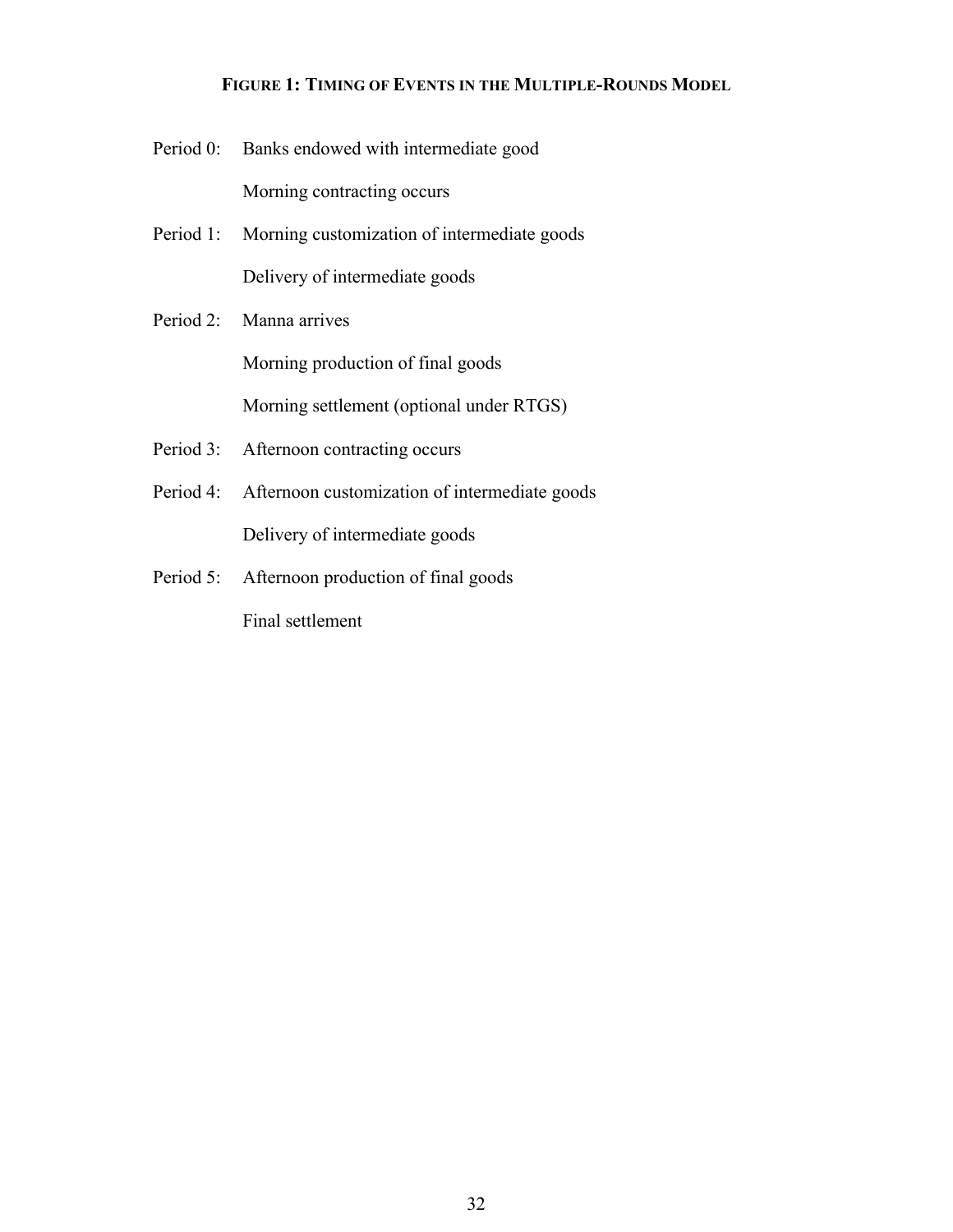#### **REFERENCES**

- Angelini, Paolo. "An Analysis of Competitive Externalities in Gross Settlement Systems." *Journal of Banking and Finance* 22 (1998): 1-18.
- Angelini, Paolo and Curzio Giannini. "On the Economics of Interbank Payment Systems." *Economic Notes* 23 (1994): 194-215.
- Baer, Herbert L., Virginia Grace France, and James T. Moser. "Determination of Collateral Deposits by Bilateral Parties and Clearinghouses," in *Proceedings of the 31 Annual Conference on Bank Structure and Competition*. Chicago: Federal Reserve Bank of Chicago, 1995.
- Bank for International Settlements, *Report of the Committee on Interbank Netting Schemes of the Central Banks of the Group of ten Countries*. Basle, 1990.
- Cannon, James G. "Clearing Houses." Report by the National Monetary Commission to the U.S. Senate, 61st Congress, 2nd session, Doc. 491. Washington: Government Printing Office, 1910.
- Emmons, William R. "Interbank Netting Agreements and the Distribution of Bank Default Risk." Federal Reserve Bank of St. Louis Working Paper 95-016A, 1995.
- Emmons, William R. "Recent Developments in Wholesale Payments Systems." *Federal Reserve Bank of St. Louis Review* 79 (November/December 1997): 23-43.
- Folkerts-Landau, David, Peter Garber, and Dirk Schoenmaker. "The Reform of Wholesale Payment Systems and Its Impact on Financial Markets." *Group of Thirty Occasional Paper* 51, 1996.
- Freixas, Xavier and Bruno Parigi. "Contagion and Efficiency in Gross and Net Interbank Payment Systems." *Journal of Financial Intermediation* 7 (1998): 3-31.
- Freixas, Xavier, Bruno Parigi, and Jean-Charles Rochet. "Systemic Risk, Interbank Relations and Liquidity Risk by the Central Bank," in Jun Muranaga (ed.), *Risk Measurement and Systemic Risk: Proceedings of a Joint Central Bank Research Conference*, Tokyo: Bank of Japan, 1999.
- Freeman, Scott. "The Payments System, Liquidity, and Rediscounting." *American Economic Review* 86 (1996): 1126-38.
- Goodfriend, Marvin. "Money, Credit, Banking, and Payment System Policy." In David B. Humphrey (ed.) *The U.S. Payments System: Efficiency, Risk, and the Role of the Federal Reserve,* Boston: Kluwer Academic Publishers, 1990.
- Green, Edward J. "Money and Debt in the Structure of Payments." *Bank of Japan Monetary and Economic Studies* 15 (1997): 63-87.